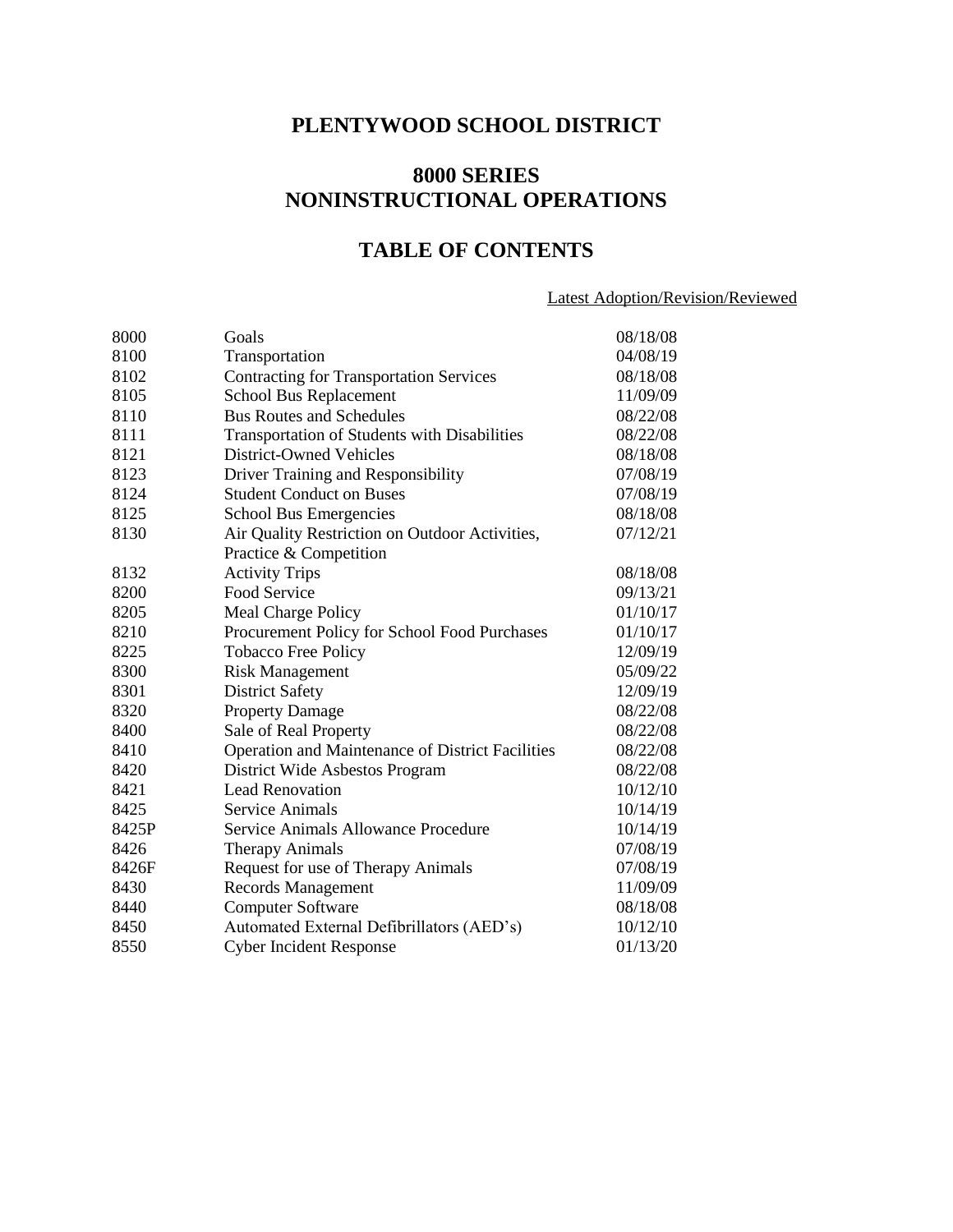# **NONINSTRUCTIONAL OPERATIONS**

Goals

In order for students to obtain the maximum benefits from their educational program, a complex set of support services must be provided by the District. These services are essential to the success of the District, and the staff that provides them is an integral part of the educational enterprise. Because resources are always scarce, all assets of District operations, including non-instructional support services, shall be carefully managed in order to obtain maximum efficiency and economy. To that end, the goal of the District is to seek new ways of supporting the instructional program that shall maximize the resources directly available for students' learning programs.

Policy History: Adopted on: 05/12/98 Revised on: Reviewed on: 08/18/08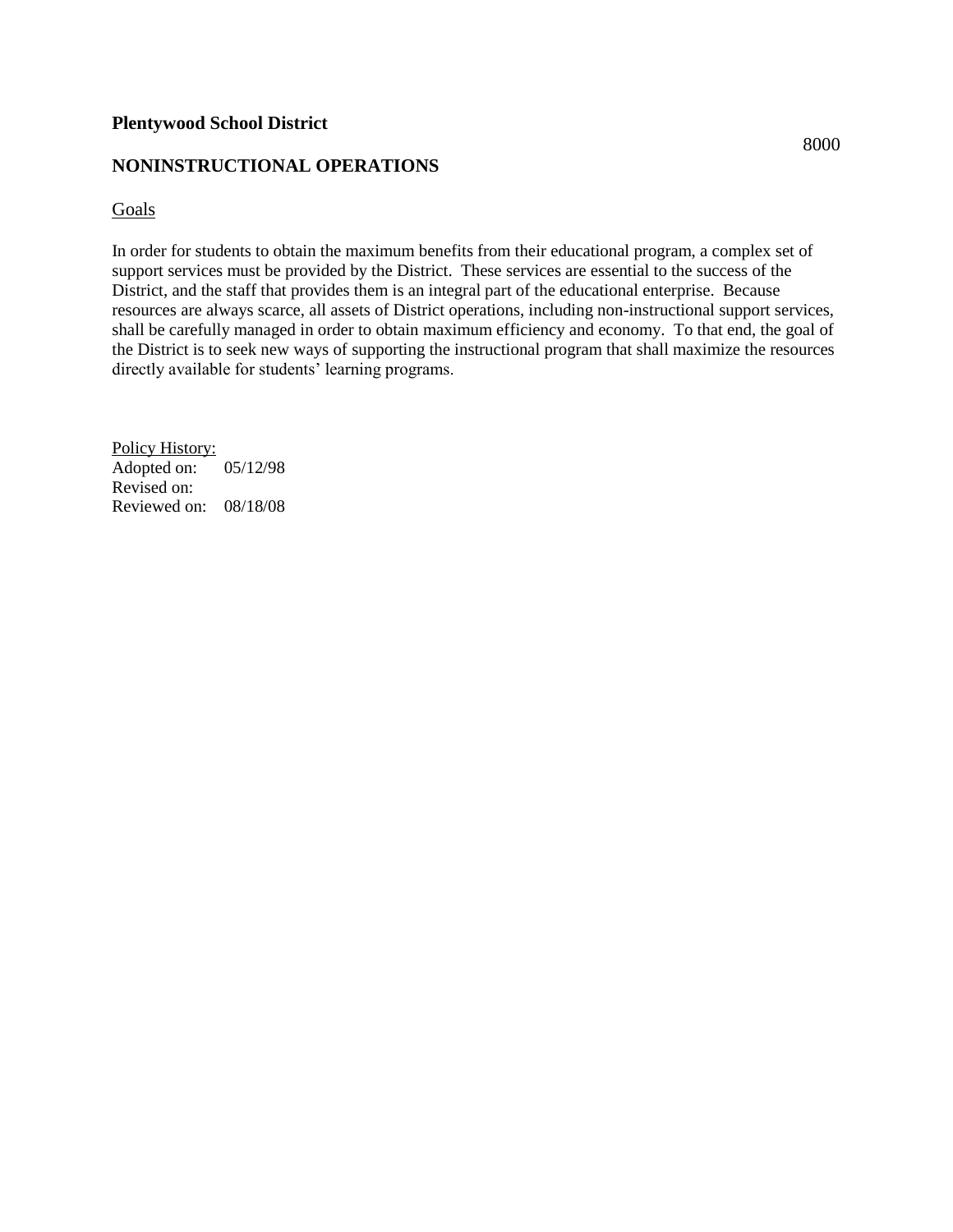# **NONINSTRUCTIONAL OPERATIONS**

#### **Transportation**

The District may provide transportation to and from school for a student who:

- 1. resides three or more miles, over the shortest practical route, from the nearest operating public elementary or public high school;
- 2. is a student with a disability whose IEP identifies transportation as a related service; or
- 3. has another compelling and legally sufficient reason to receive transportation services.

The District may elect to reimburse the parent or guardian of a student who may be reimbursed for individually transporting any eligible student.

The type of transportation provided by the District may be by a school bus; or by such individual transportation as paying the parent or guardian for individually transporting the pupil; pay board and room reimbursements; providing supervised correspondence study; or providing supervised home study. The Board may authorize children attending an approved private school to ride a school bus provided that space is available, and a fee to cover the per seat cost for such transportation is collected. The District may transport and charge for an ineligible public school student provided that the parent or guardian pays a proportionate share of transportation services. Fees that are collected for the transportation of ineligible students shall be deposited in the transportation fund. Transportation issues that cannot be resolved by the Trustees may be appealed to the county transportation committee.

Homeless students shall be transported in accordance with the McKinney Homeless Assistance Act and state law.

#### In-Town Busing

In-town busing is defined as the busing of students within three (3) miles of their school. Intown busing is a privilege the District can discontinue at any time. The Superintendent will establish guidelines under which a student may request in-town busing.

#### Children in Foster Care

The Superintendent will appoint a Point of Contact (POC) to coordinate activities relating to the District's provisions of services to children placed in foster care, including transportation services. The Superintendent, or designee, will inform the Department of Health and Human Services who is the POC for the District. The District will collaborate with the Department of Health and Human Services when transportation is required to maintain children placed in foster care in a school of origin outside their usual attendance area or District when in the best interest of the student. Under the supervision of the Superintendent/designee, the POC will invite appropriate District officials, the Department of Health and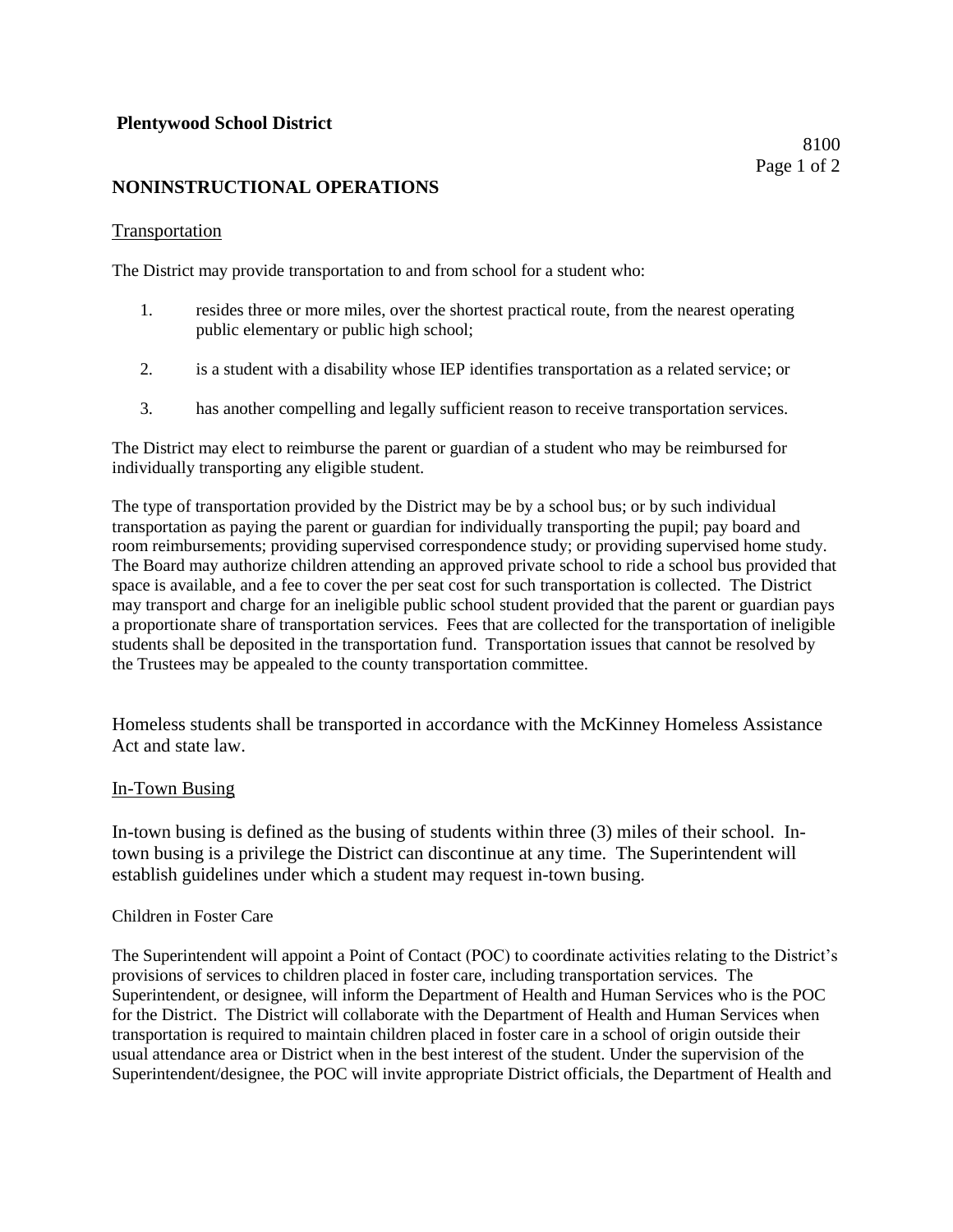Human Services POC, and officials from other districts to consider how such transportation is to be arranged and funded in a cost-effective manner.

If there are additional costs to be incurred in providing transportation to maintain a student in the school of origin, the District will provide transportation to such school if: The Department agrees to reimburse the District for the cost of such transportation; The District agrees to pay for the cost of such transportation; or The District and the Department agree to share the cost of such transportation.

**Definitions** 

"Foster Care" means 24-hour care for children placed away from their parents, guardians, or person exercising custodial control or supervision and for whom the Department has placement care and responsibility.

"School of origin" means the school in which a child is enrolled at the time of placement in foster care.

While "Best Interest" is not defined in ESSA, that determination shall take into account all relevant factors, including consideration of the appropriateness of the current educational setting, and the proximity to the school in which the child is enrolled at the time of foster care placement.

| Legal Reference: | § 20-10-101, MCA                                      | Definitions                                                                                              |
|------------------|-------------------------------------------------------|----------------------------------------------------------------------------------------------------------|
|                  | § 20-10-121, MCA                                      | Duty of trustees to provide transportation $-$ types<br>of transportation $-$ bus riding time limitation |
|                  | § 20-10-122, MCA                                      | Discretionary provision of transportation and<br>payment for this transportation                         |
|                  | § 20-10-123, MCA                                      | Provision of transportation for nonpublic school<br>children                                             |
|                  | 10.7.101, et seq., ARM<br>10.64.101-700, et seq., ARM | <b>Pupil Transportation</b><br>Transportation                                                            |

Policy History: Adopted on: 05/12/98 Revised on: 08/22/08, 04/08/19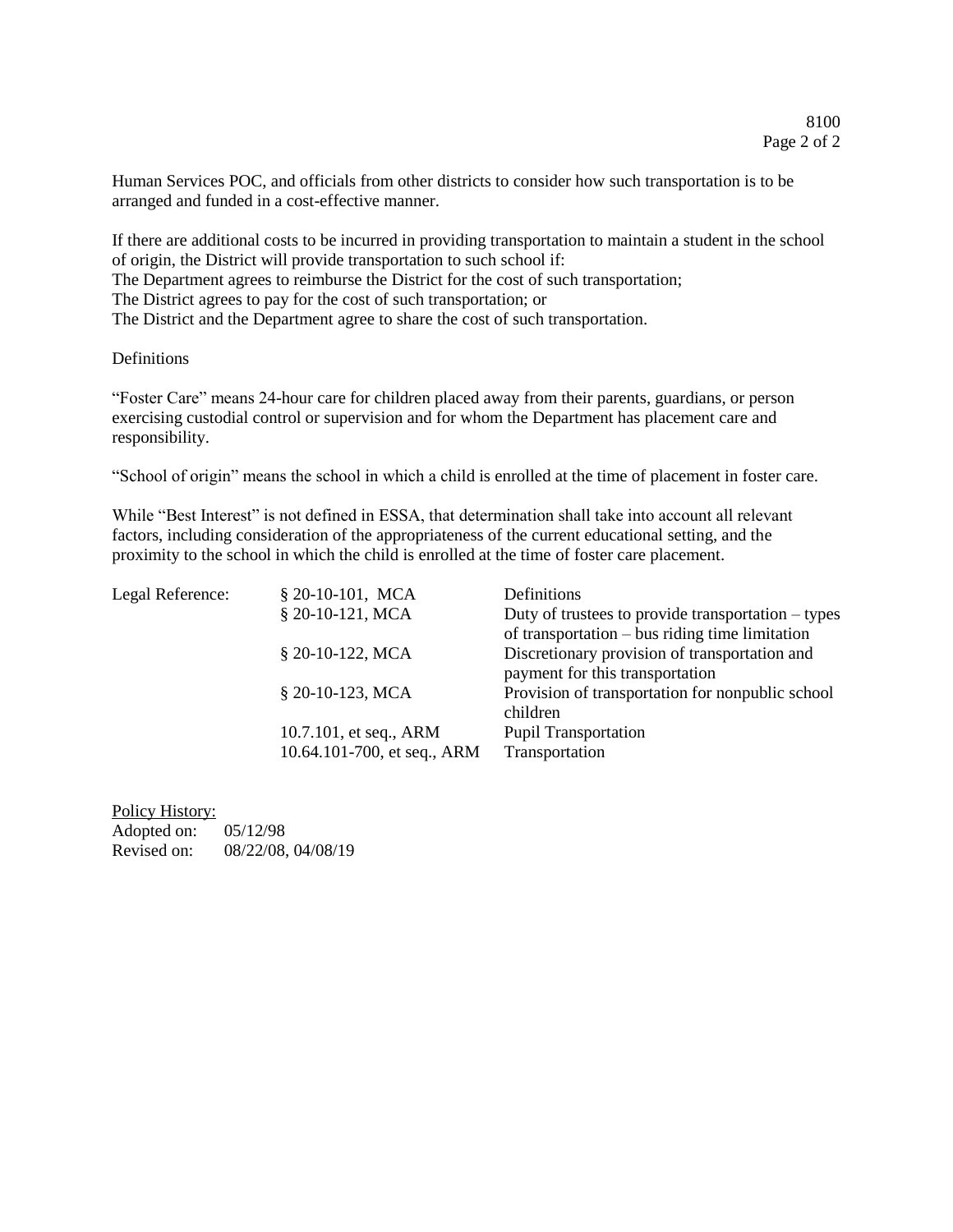# **NONINSTRUCTIONAL OPERATIONS**

#### Contracting for Transportation Services

If the Board enters into a contract for transportation services, the contractor shall operate such equipment according to District policy and the rules and regulations of the Board of Public Education. The contract shall be in effect for not more than five years. Prior to entering into the first such contract, the District shall determine that the cost of contracting for the ensuing term will not exceed the projected costs of operating its own system. Before any transportation contract to a private party or contractor is awarded, the Trustees shall:

- 1. Secure bids by advertising for a 21-day period (three consecutive weeks); or
- 2. Negotiate a new contract with the present contractor, provided the new contract does not exceed by more than 12 percent per year of basic costs of the previous contract.

No money shall be expended unless a contract with a private carrier has been executed. The Board Chair shall sign such contracts on behalf of the District.

The District reserves the right to own, operate and to choose with respect to any other form of transportation, whether it be regular school, co-curricular, extra-curricular or District business programs, that means of transportation that best fits the needs of the District at that particular time as judged by the Board.

| Legal Reference: | $20-10-102$ , MCA | School bus requirements                      |
|------------------|-------------------|----------------------------------------------|
|                  | 20-10-125, MCA    | $Bid$ letting for contracts – payments under |
|                  |                   | transportation contract                      |
|                  | 20-10-107, MCA    | Powers of Trustees                           |
|                  | 10.7.108, ARM     | <b>Bus Contract</b>                          |
|                  |                   |                                              |

Policy History: Adopted on: 05/12/98 Revised on: Reviewed on: 08/18/08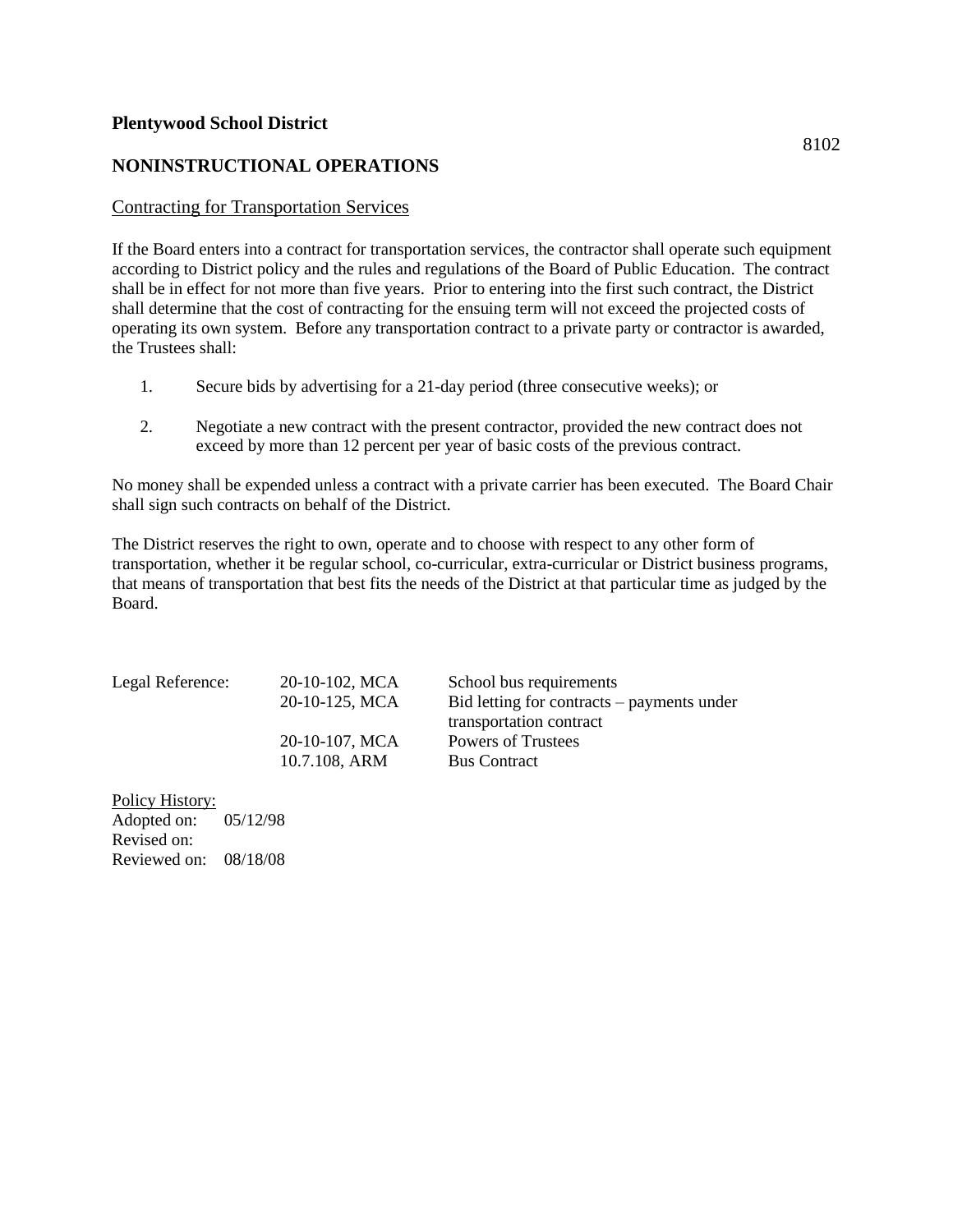# **NONINSTRUCTIONAL OPERATIONS** 8105

#### School Bus Replacement

The Board of Trustees understands the importance of safety when transporting students. The Board also understands that having safe, well maintained, efficient buses in the fleet is important for the safety of the students and driver.

There comes a time when the replacement of a bus is necessary for the safety of all involved. Therefore, the Board of Trustees will use the Bus Depreciation Schedule, as a guide, when determining the time for bus replacements.

Legal Reference: § 20-10-101, MCA Definitions § 20-10-107(1), MCA Power of Trustees § 20-10-110, MCA School bus purchase – contract - bids § 20-10-147, MCA Bus Depreciation Reserve Fund

Policy History: Adopted on: 11/09/09 Reviewed on: Revised on: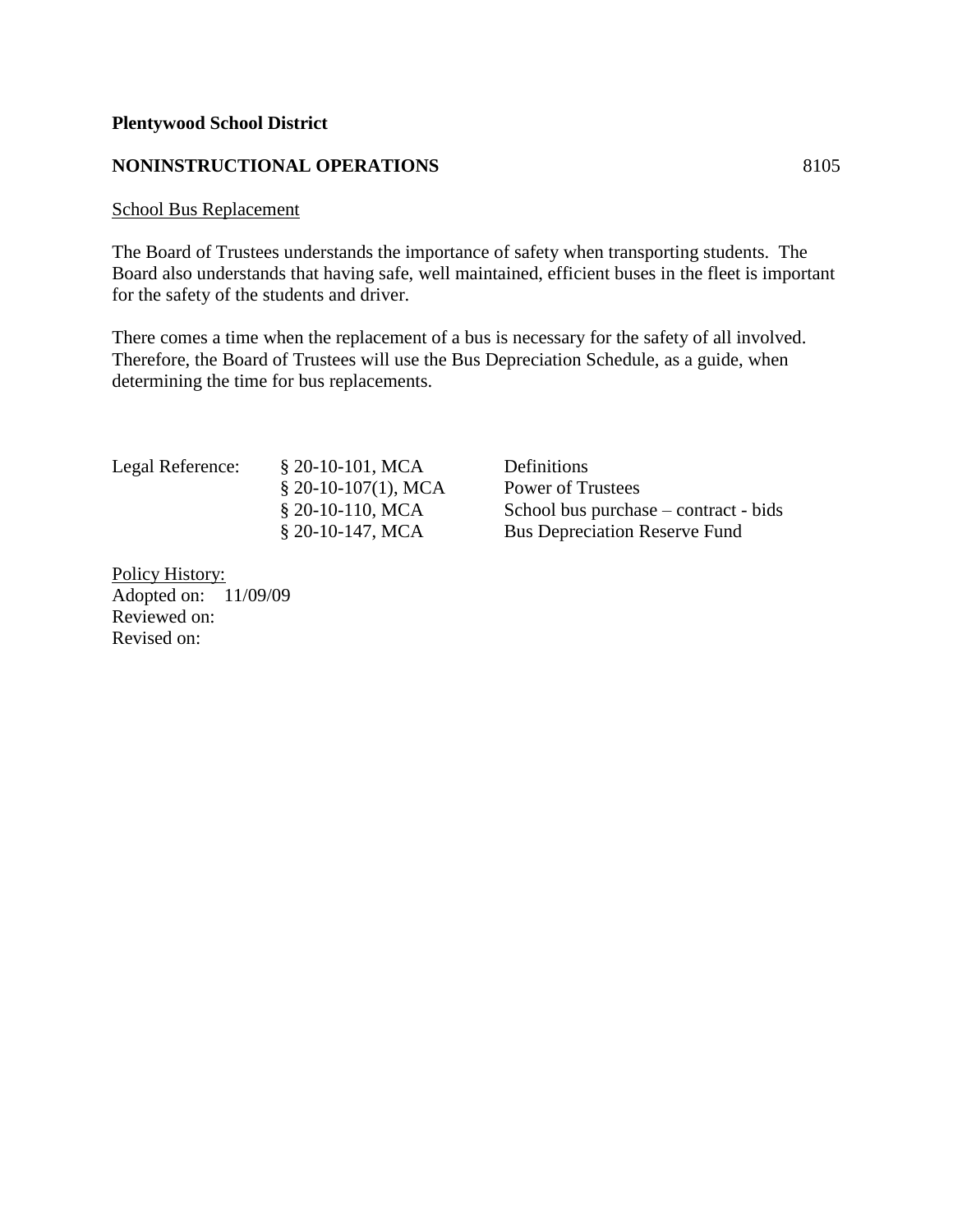# **NONINSTRUCTIONAL OPERATIONS** 8110

Page 1 of 3

# Bus Routes and Schedules

The Superintendent or his/her designee shall be responsible for scheduling bus transportation, including determination of routes and bus stops. Such routes are subject to the approval of the county transportation committee. The purpose of bus scheduling and routing is to achieve maximum service with a minimum fleet of buses insofar as this is consistent with rendering safe and reasonable equal service to all bus students.

In order to operate the transportation system as safely and efficiently as possible, the following factors shall be considered in establishing bus routes:

- 1. A school bus route shall be established with due consideration of the sum total of local conditions affecting the safety, economic soundness and convenience of its operation, including road conditions, condition of bridges and culverts, hazardous crossings, presence of railroad tracks and arterial highways, extreme weather conditions and variations, length of route, number of families and children to be serviced, availability of turn-around points, capacity of bus, and other related factors.
- 2. The District may extend a bus route across another transportation service area, if it is necessary in order to provide transportation to students in the District's own transportation service area. A district may not transport students from outside its transportation service area.
- 3. No school child attending an elementary school shall be required to ride the school bus under average road conditions more than one hour without consent of the child's parent or guardian.
- 4. School bus drivers are encouraged to make recommendations in regard to establishing or changing routes.
- 5. Parents should be referred to the Superintendent for any request of change in routes, stops, or schedules.

The Trustees reserve the right to change, alter, add or delete any route at such time that such changes are deemed in the best interest of the District subject to approval by the county transportation committee.

#### Bus Stops

Buses should stop only at designated places approved by school authorities. Exceptions should be made only in cases of emergency, and inclement weather conditions.

Bus stops shall be chosen with safety in mind. Points shall be selected where motorists approaching from either direction will have a clear view of the bus for a distance of at least three hundred (300) to five hundred (500) feet.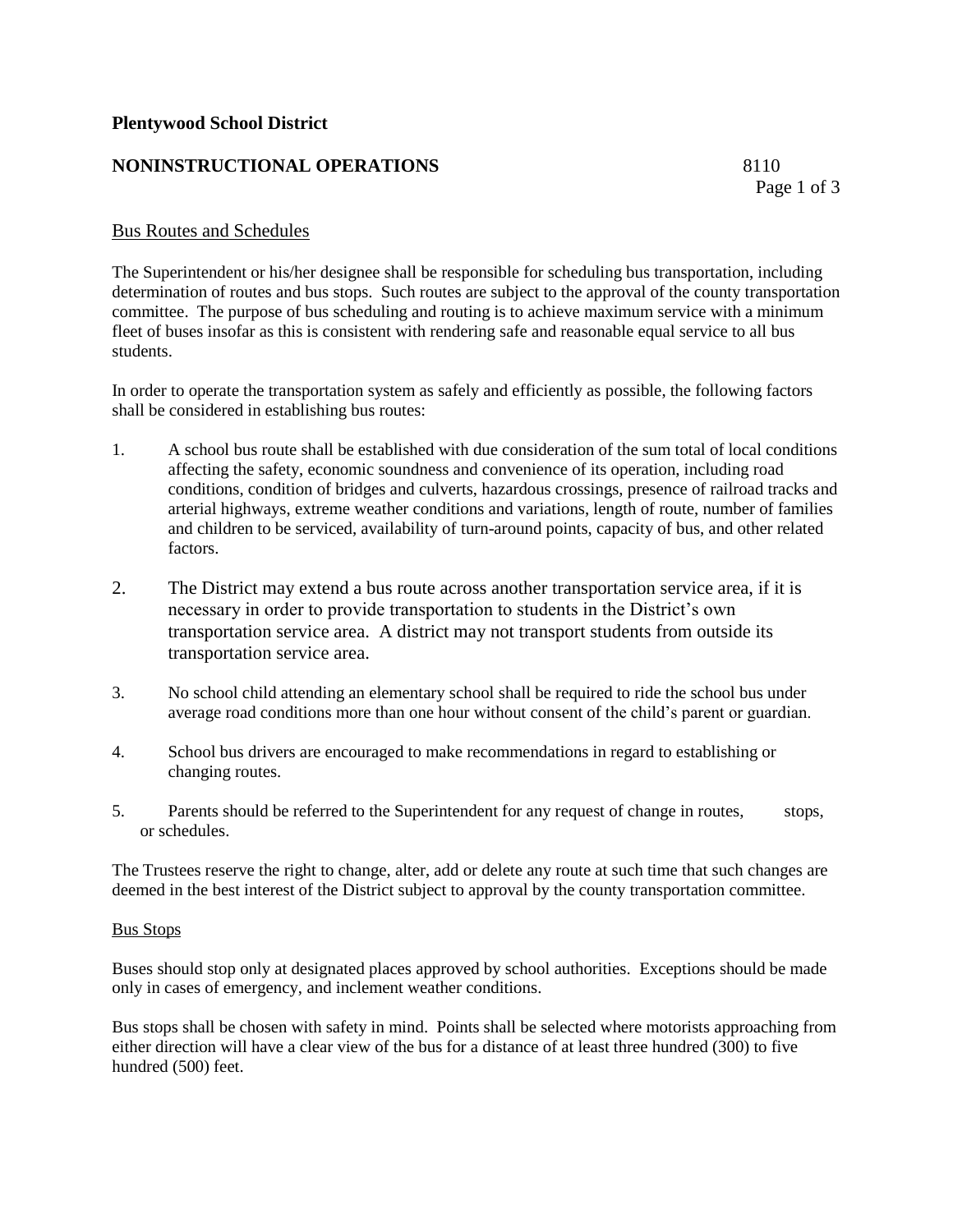School loading and unloading zones are to be established and marked to provide safe and orderly loading and unloading students. The principal of each building is responsible for the conduct of students waiting in loading zones.

#### Delay in Schedule

The driver is to notify the administration of a delay in schedule. The administration will notify parents on routes and radio station, if necessary.

#### Responsibilities – Pupils

Pupils must realize that safety is based on group conduct. Talk should be in conversational tones at all times. There should be no shouting or loud talking which may distract the bus driver. There should be no shouting at passersby. Pupils should instantly obey any command or suggestions from the driver and/or his/her assistants.

#### Responsibilities – Parents

The interest and assistance of each parent is a valued asset to the transportation program. Parents' efforts towards making each bus trip a safe and pleasant experience are requested and appreciated. The following suggestions are only three of the many ways parents can assist:

- 1. Ensure that students are at the bus stop in sufficient time to efficiently meet the bus.
- 2. Properly prepare children for weather conditions.
- 3. Encourage school bus safety at home. Caution children regarding safe behavior and conduct while riding on the school bus.

#### Safety

The Superintendent shall develop written rules establishing the procedures for bus safety and emergency exit drills, and for student conduct while riding on buses.

If the bus and driver are present, the driver is responsible for the safety of his/her passengers, particularly for those who must cross a roadway prior to loading or after leaving the bus. Except In emergencies, no bus driver shall order or allow a student to board or disembark at other than his/her assigned stop unless so authorized by the Superintendent. In order to assure the safety of all, the bus driver may hold students accountable for their conduct during the course of transportation and may recommend corrective action against a student. Bus drivers are expressly prohibited from using corporal punishment.

The bus driver is responsible for the use of the warning and stop signaling systems and the consequent protection of his/her passengers. Failure to use the system constitutes negligence on the part of the driver.

The system must be used with judgment and courtesy. Its abuse causes resentment on the part of the public. A driver should allow approaching vehicles time to stop or pass before the flashing lights are used.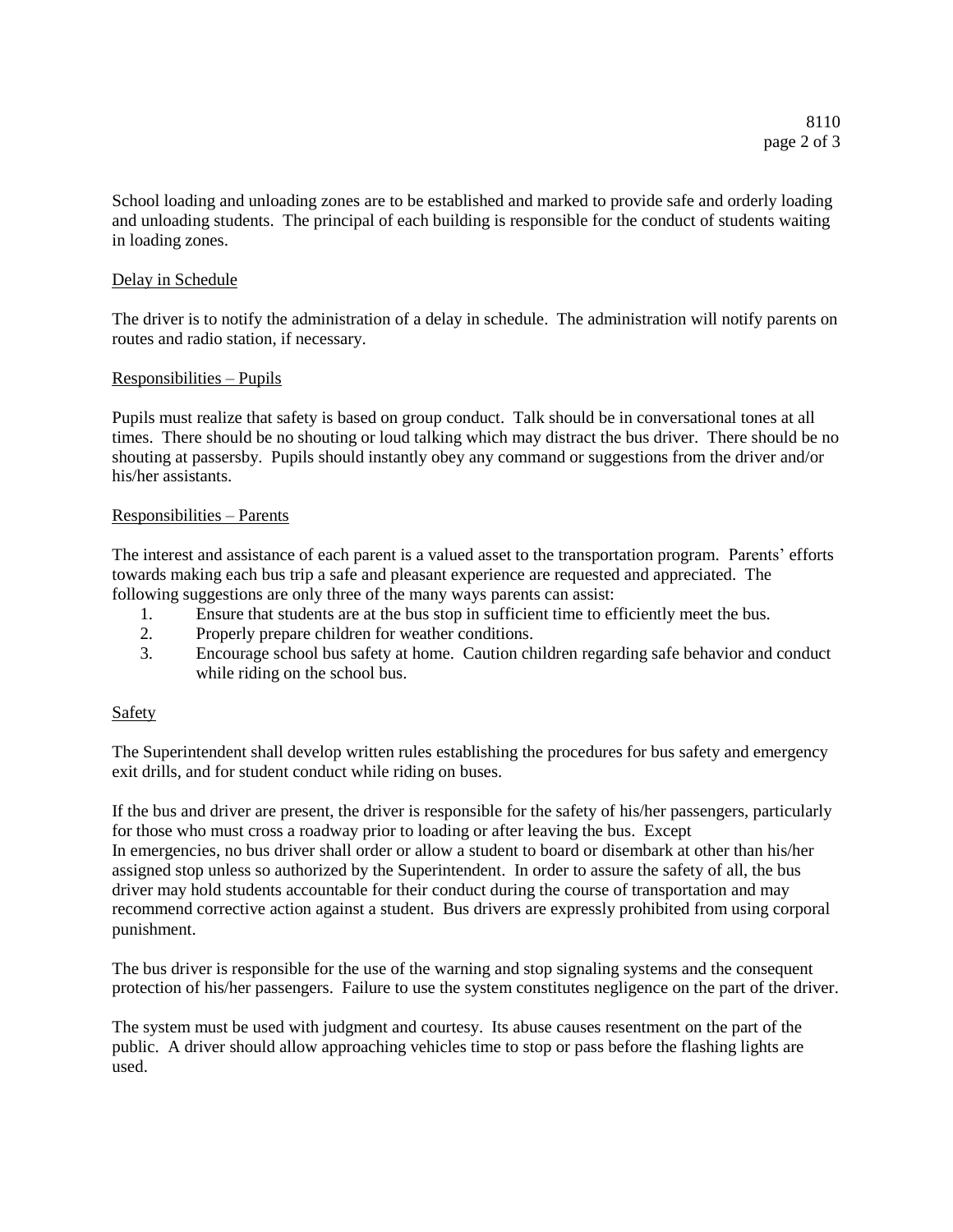#### Eligibility

To be eligible to ride the bus, the individual pupil must:

- 1. be a student registered in the elementary, middle or high school.
- 2. reside with his/her parents or guardian who maintain a permanent home within the boundaries of the District and pay transportation.
- 3. live outside the established transportation zone or boundary.

Out-of-District: Students who reside outside the boundaries of the District and pay tuition may ride the bus free. Their transportation fee is included in the tuition fee. However, bus routes will not be extended outside of the District to accommodate these students.

Within the boundary limit (provided room is available): Students residing within the boundary limit may ride on the bus on a fee basis as established by the Trustees.

#### Inclement Weather

The Board recognizes the unpredictability and resulting dangers associated with the weather in Montana. To achieve the maximum safety for children and efficiency of operation, the Superintendent is empowered to make decisions as to the emergency operation of buses, the cancellation of bus routes and the closing of school in accordance with his/her best judgment. The Board may develop guidelines in cooperation with the Superintendent to assist him/her in making such decisions.

NOTE: To receive full state/county reimbursement, budgets must have enough funds to cover the costs of any changes to the route.

NOTE: The County transportation committee has authority to establish transportation service areas should circumstances and/or geography (demographics) warrant.

| Legal Reference: | 20-10-106, MCA | Determination of mileage distances                   |
|------------------|----------------|------------------------------------------------------|
|                  | 20-10-132, MCA | Duties of county transportation committee            |
|                  | 20-10-121, MCA | Duty of trustees to provide transportation $-$ types |
|                  |                | of transportation $-$ bus riding time limitation     |

Policy History: Adopted on: 05/12/98 Revised on: 08/22/08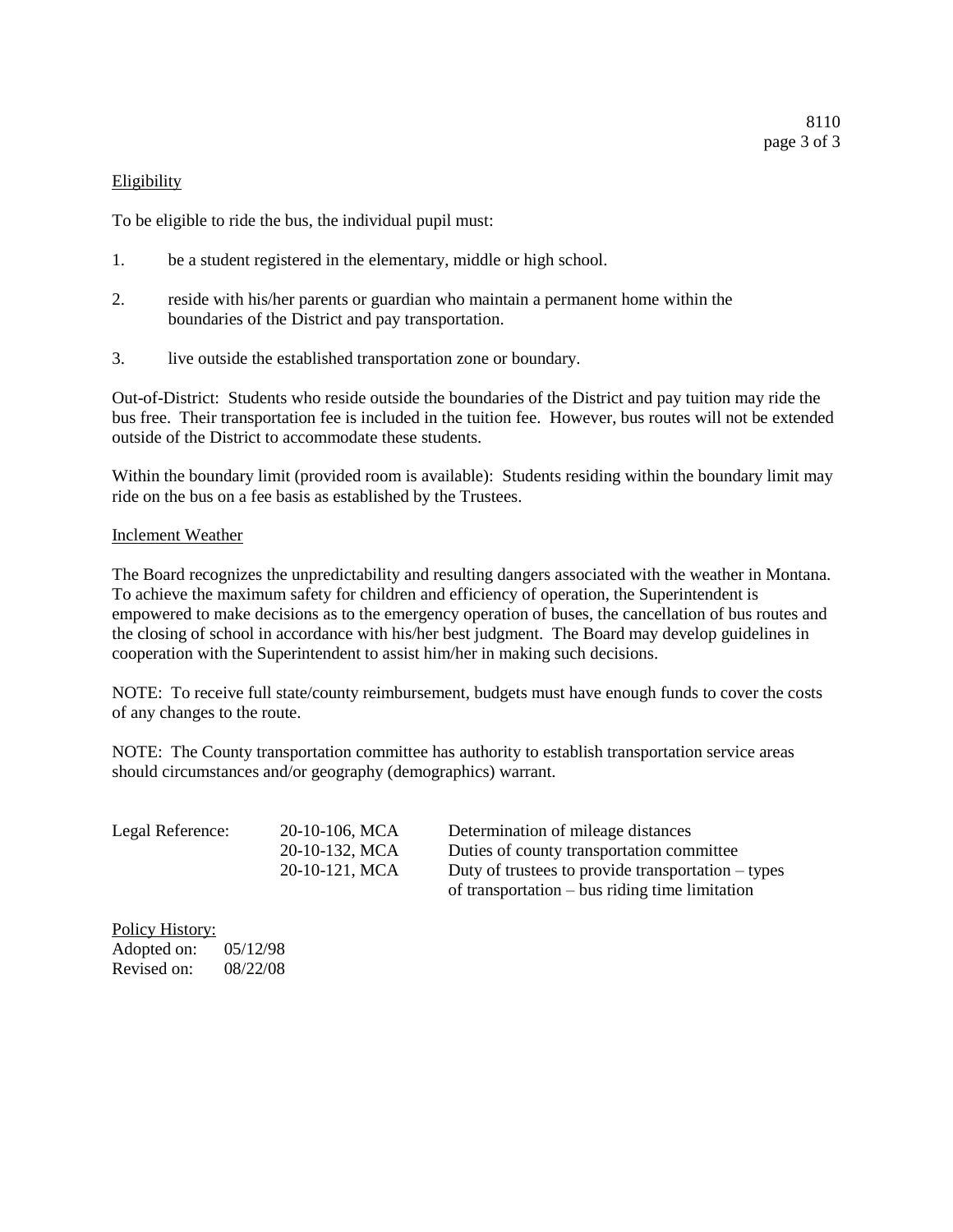#### **NONINSTRUCTIONAL OPERATIONS** 8111

#### Transportation of Students with Disabilities

Transportation shall be provided as a related service when a student with a disability requires special transportation in order to benefit from special education or to have access to an appropriate education placement. Transportation is defined as:

- (a) travel to and from school and between schools;
- (b) travel in and around school buildings or to those activities which are a regular part of the student's instructional program;

(c) specialized equipment (such as special or adapted buses, lifts, and ramps) if required to provide special transportation for a student with disabilities.

The Evaluation Team who develops the disabled student's Individualized Education Program will determine on an individual basis when a student with a disability requires this related service. Such recommendations must be specified on the student's IEP. Only those children with disabilities who qualify for transportation as a related service under the provisions of the IDEA shall be entitled to special transportation. All other children with disabilities in the District have access to the District's regular transportation system under policies and procedures applicable to all students of the District. Utilizing the District's regular transportation service shall be viewed as a "least restrictive environment."

#### Mode of Transportation

One of the District's buses will be the preferred mode of transportation. Exceptions may be made in situations where buses are prohibited from entering certain subdivisions due to inadequate turning space or distance from school may seriously impact bus scheduling. In such situations, other arrangements such as an individual transportation contract may be arranged with the parents. Such voluntary agreement shall stipulate in writing the terms of reimbursement.

| Cross Reference: | 3300 Corrective Actions and Punishment |                                                                                  |
|------------------|----------------------------------------|----------------------------------------------------------------------------------|
| Legal Reference: | 10.16.3820, ARM                        | <b>Transportation for Special Education</b><br><b>Students with Disabilities</b> |

Policy History: Adopted on: 05/12/98 Revised on: 08/22/08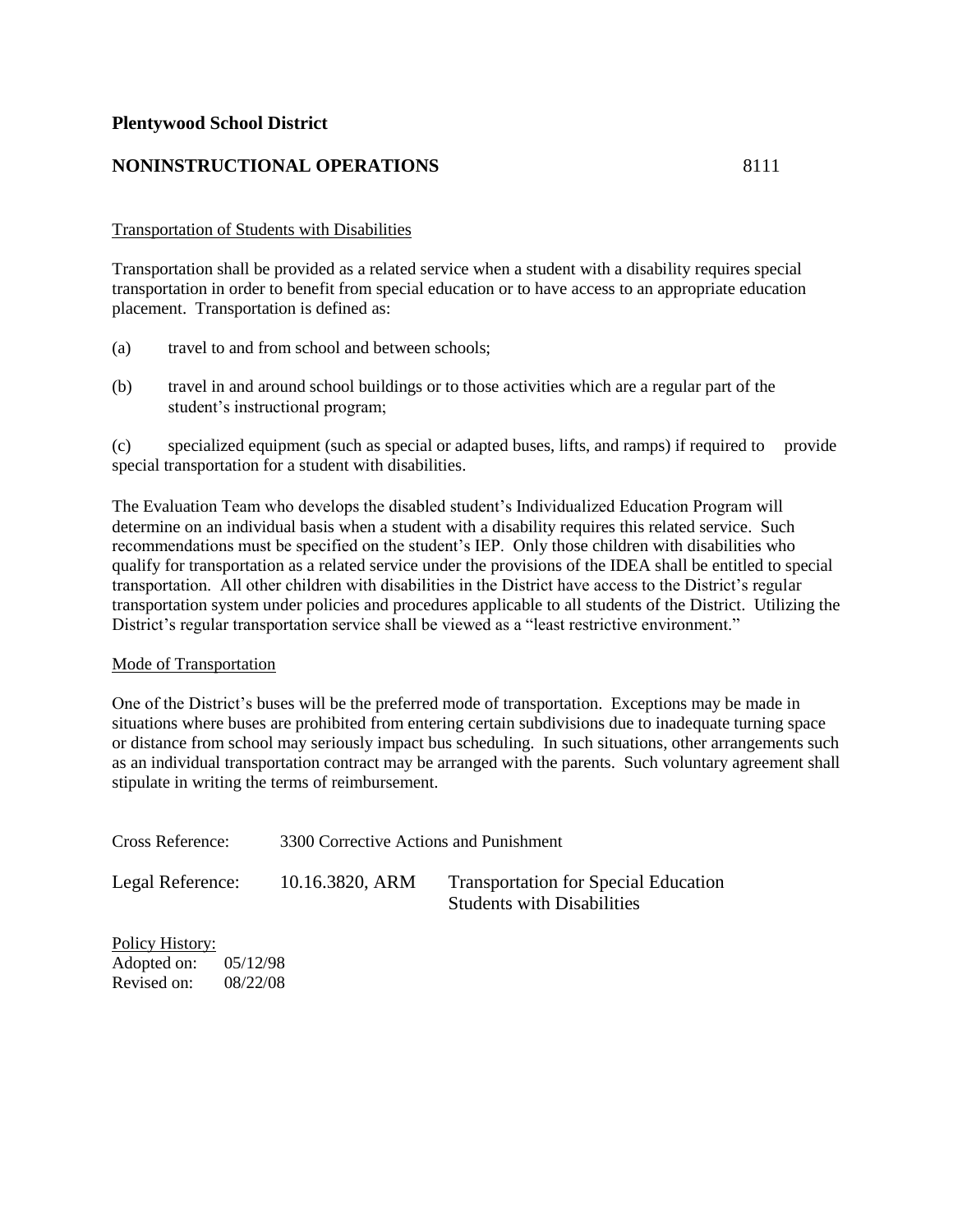#### **NONINSTRUCTIONAL OPERATIONS** 8121

#### District-Owned Vehicles

The District owns and maintains certain vehicles. Included among them are pickups, school buses and vans. These are for use by properly authorized personnel of the District for District business purposes. The following regulations shall apply to the use of these vehicles:

Any driver who receives a citation for a driving violation shall personally pay all fines levied. All citations received while operating a District vehicle shall be reported to the driver's supervisor. Failure to report any violation or the violation itself may result in disciplinary action.

#### Bus and Vehicle Maintenance, District

Buses used in the District's transportation program shall be in safe and legal operating condition. All buses shall be inspected by the Department of Justice, Montana Highway Patrol before the beginning of each semester. The Superintendent shall establish a specific list of tasks that bus drivers shall perform on a daily basis. All other District vehicles shall be maintained following established programs as developed by the Superintendent.

#### Bus Maintenance – Non-Owned Vehicles

The Superintendent's designee with bus experience, will make periodic inspections of the buses and drivers. Copies of inspection reports are to be made available to the administration and the contractor. Follow-up checks are to be made to see that necessary corrections are made. The Highway Patrol also inspects these buses if they are used for home-to-school and back transportation. For the District to receive state/county reimbursement, the bus must be inspected by the Highway Patrol.

It is recommended that these inspections coincide with the state inspections conducted by the Highway Patrol. However, other inspections may be conducted as deemed necessary by the Superintendent.

Policy History: Adopted on: 05/12/98 Revised on: Reviewed on: 08/18/08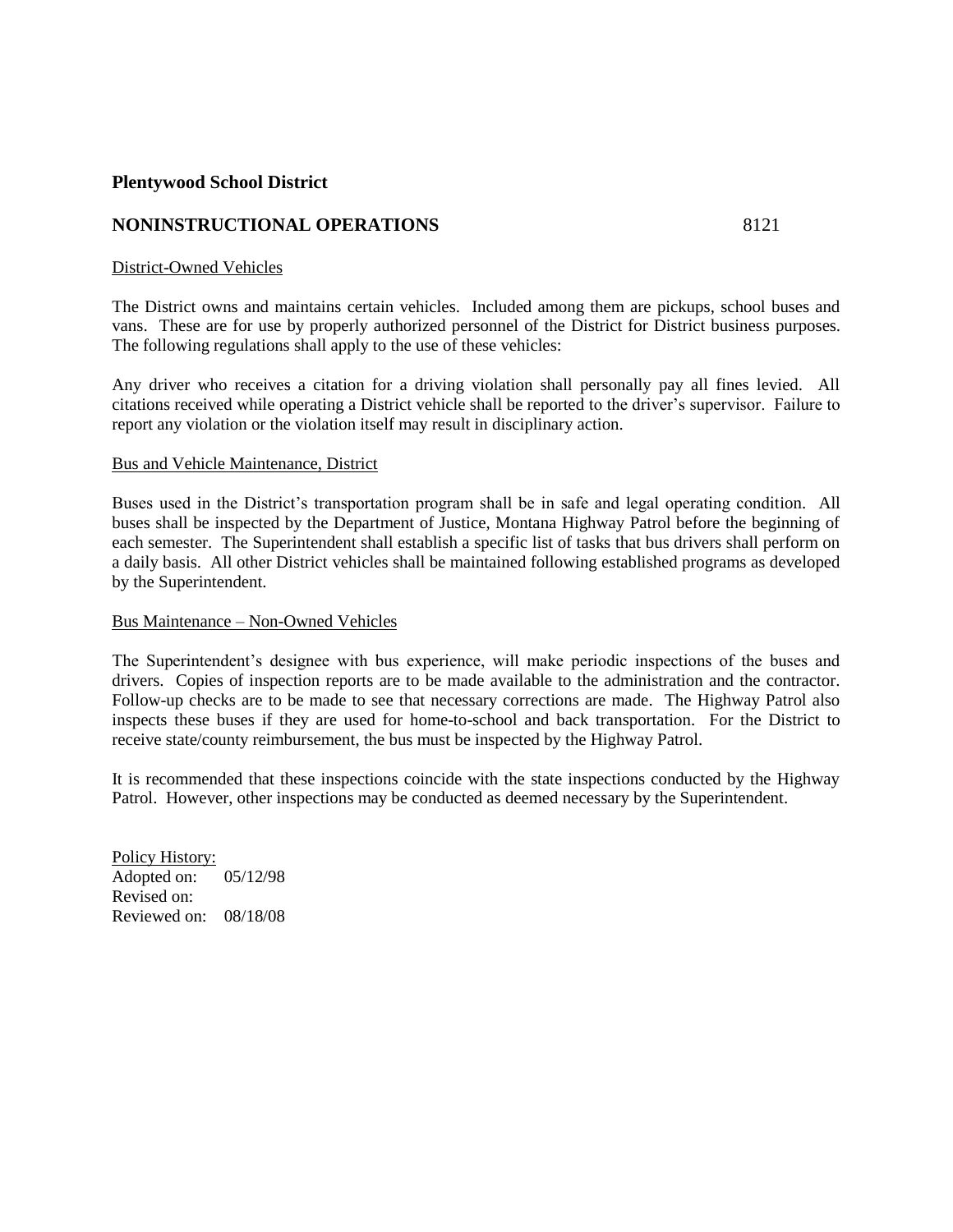# **PERSONNEL**

# Driver Training and Responsibility

Bus drivers shall observe all state statutes and administrative rules governing traffic safety and school bus operation. At the beginning of each school year, the District will provide each driver with a copy of the District's written rules for bus drivers and for student conduct on buses.

School bus drivers must hold a valid Montana school bus certificate in order for a district to receive state reimbursement for that driver's bus routes. Qualifications for bus drivers are prescribed by 20-10.103, MCA, and by the board of Public Education in Arm 10.64.201. The first aid certificate required by ARM 10.64.201 must include certification in CPR, be signed by a certified instructor, and be received after an initial in-person training of at least four hours with annual renewals.

A school bus driver is prohibited from operating a school bus while using a cellular phone, including hands free cellular phone devices, except:

- (1) During an emergency situation;
- (2) To call for assistance if there is a mechanical breakdown or other mechanical problem;
- (3) When the school bus is parked.

A driver may not operate a school bus without a valid, current certificate.

A teacher, coach, or other certified staff member assigned to accompany students on a bus will have primary responsibility for behavior of students in his or her charge. The bus driver has final authority and responsibility for the bus. The Superintendent will establish written procedures for bus drivers.

# Maximum Driving Time

The district recognizes from a risk management and student safety standard the importance of driver safety while transporting students. Therefore, the district will meet the federal standard on maximum driving time for drivers. No driver will be required to drive more than 10 hours following 8 consecutive hours off duty.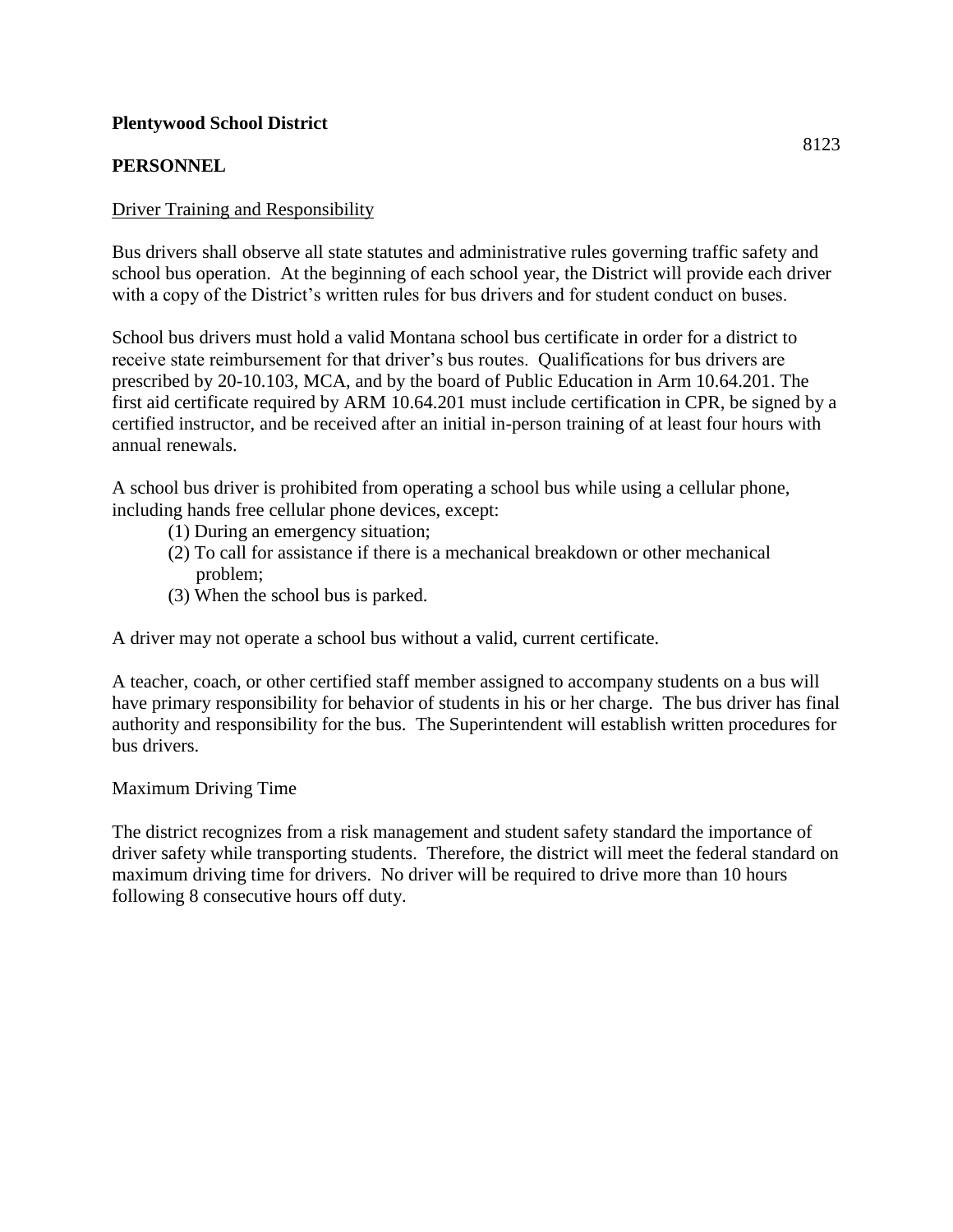| <b>Cross Reference:</b>                  | 2018 Montana School Bus Standards, Page 138, Bus use for School<br><b>Activity Trips</b> |                                                                                                       |
|------------------------------------------|------------------------------------------------------------------------------------------|-------------------------------------------------------------------------------------------------------|
| Legal Reference:                         | $$20-10-103$ , MCA<br>10.7.111, ARM                                                      | School bus driver qualifications<br><b>Bus Drivers Certification Requirement for</b><br>Reimbursement |
|                                          | 10.64.201, ARM                                                                           | <b>School Bus Driver Qualifications</b><br>National Highway Traffic Safety Administration             |
|                                          | CFR 49, Part 395                                                                         | <b>Transportation - Hours of Service for Drivers</b>                                                  |
| $D_2$ $\sum_{i=1}^{n}$ $\prod_{i=1}^{n}$ |                                                                                          |                                                                                                       |

Policy History: Adopted on: 05/12/98 Reviewed on: Revised on: 08/22/08, 07/13/2010, 10/12/2010, 11/14/16, 07/08/19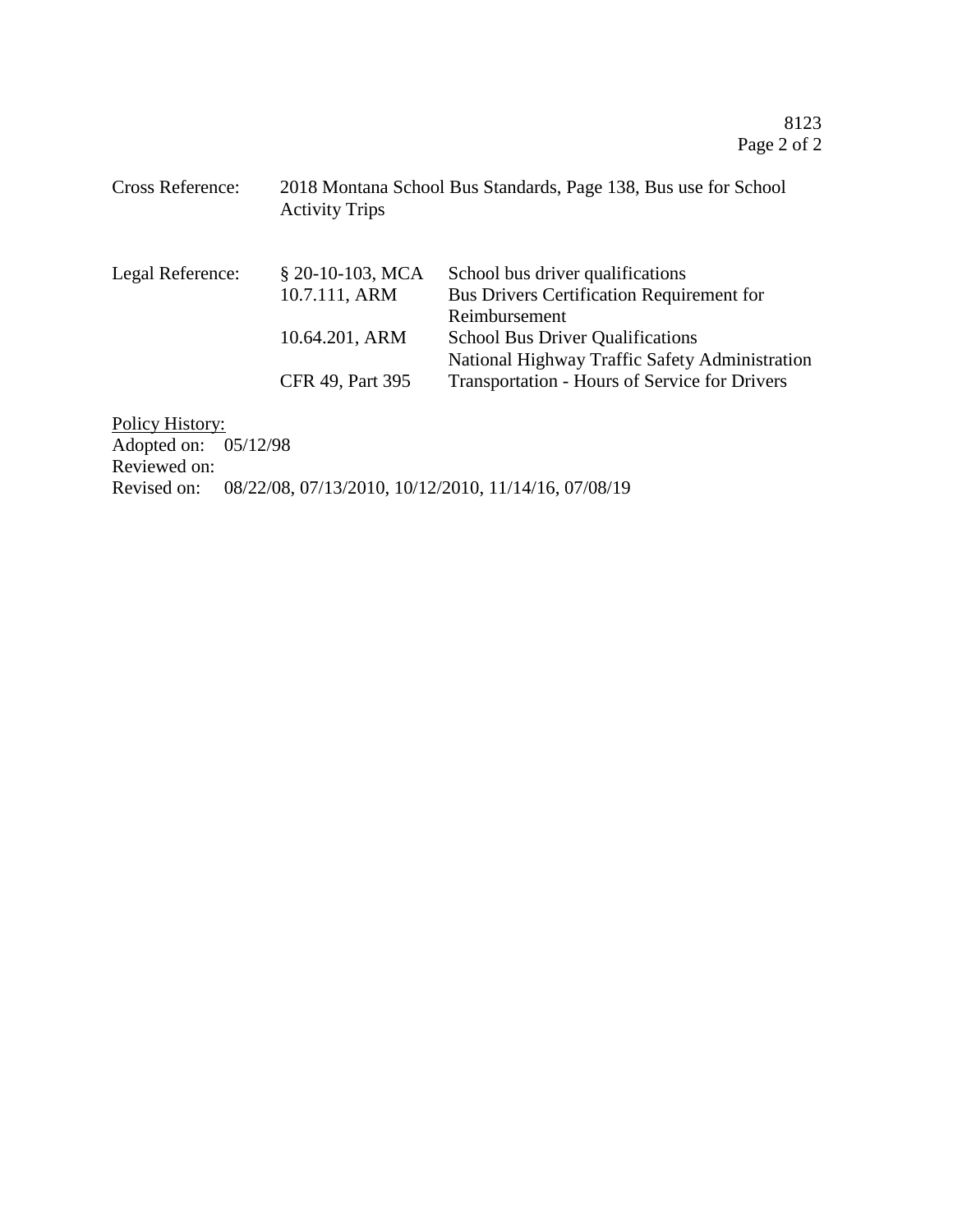# **NONINSTRUCTIONAL OPERATIONS** 8124

#### Student Conduct on Buses

The general student code of conduct is applicable to conduct on school buses.

The Superintendent will establish written rules of conduct for students riding school buses. Such rules shall be reviewed annually by the Superintendent and revised if necessary. If the rules are substantially revised, they shall be submitted to the Board for approval.

A copy of the rules of conduct for students riding buses shall be provided to students at the beginning of the year. The classroom teacher and bus driver shall review the rules with the students at the beginning of each school year. A copy of the rules shall be posted in each bus and shall be available upon request at the District office and in each building principal's office.

The bus driver shall be responsible for enforcing the rules, and shall work closely with the parent and building principal to modify a student's behavior. The rules shall include consistent consequences for student misbehavior.

Recommendations for permanent termination of bus privileges will be referred to the Superintendent for final determination. The termination may be appealed to the Board. No further appeal shall be allowed.

A recommendation to terminate bus privileges shall be accompanied by a written record of the incident(s) that lead to the recommendation.

| <b>Cross Reference</b> | 3310 Student Discipline |                                           |
|------------------------|-------------------------|-------------------------------------------|
| Legal Reference:       | 20-4-302, MCA           | Power of teacher or principal over pupils |
|                        | 20-5-210, MCA           | Duties and sanctions                      |

Policy History: Adopted on: 05/12/98 Revised on: Reviewed on: 08/18/08, 07/08/19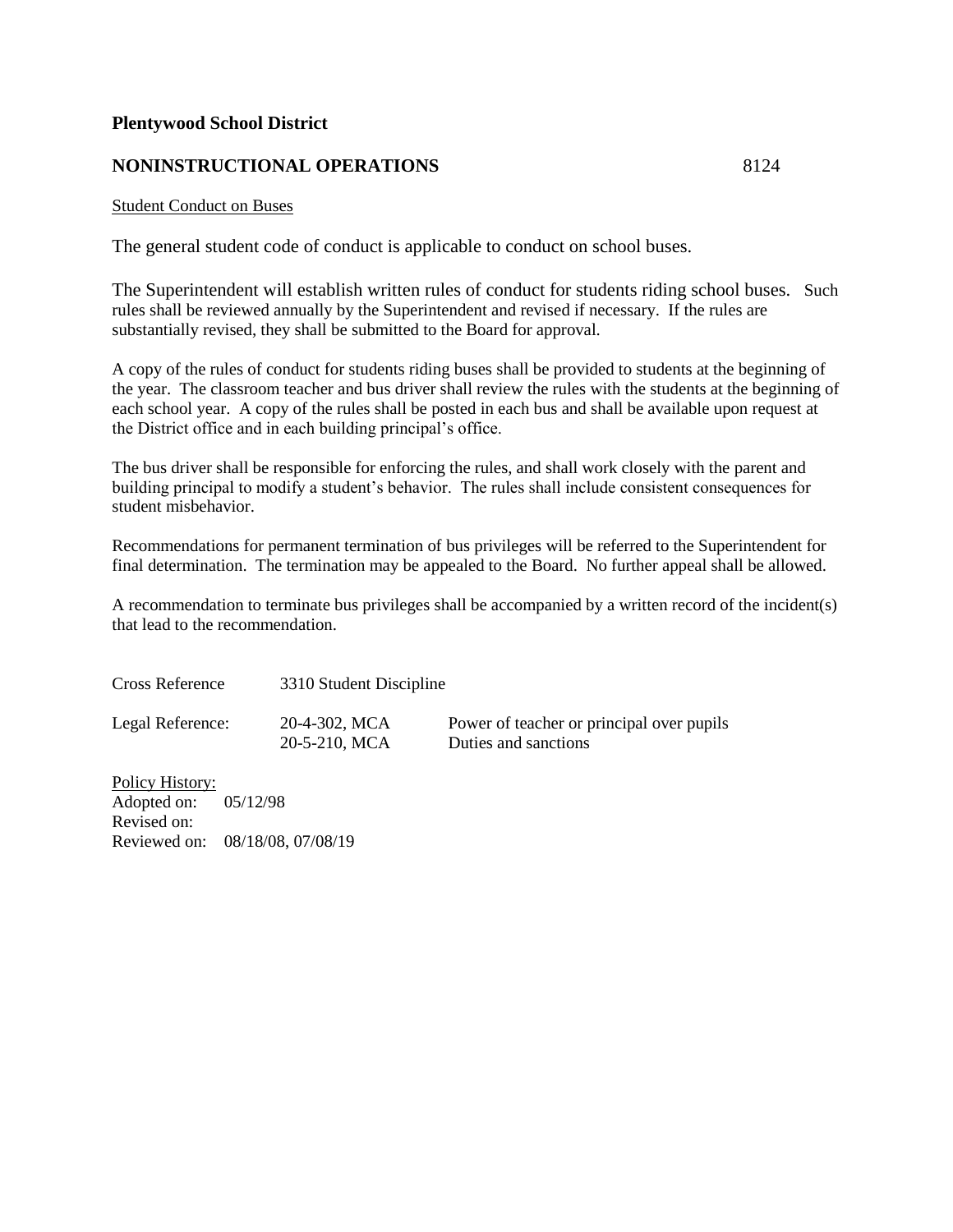# **NONINSTRUCTIONAL OPERATIONS** 8125

#### **Emergencies**

In the event of an accident or other emergency, the bus driver shall follow the emergency procedures developed by the Superintendent. A copy of the emergency procedures shall be located in each bus. To ensure the success of such emergency procedures, each bus driver shall conduct an emergency evacuation drill within the first six weeks of each school semester. The District shall conduct such other drills and procedures as may be necessary. Accident forms (T-8) will be sent to OPI

Policy History: Adopted on: 05/12/98 Revised on: Reviewed on: 08/18/08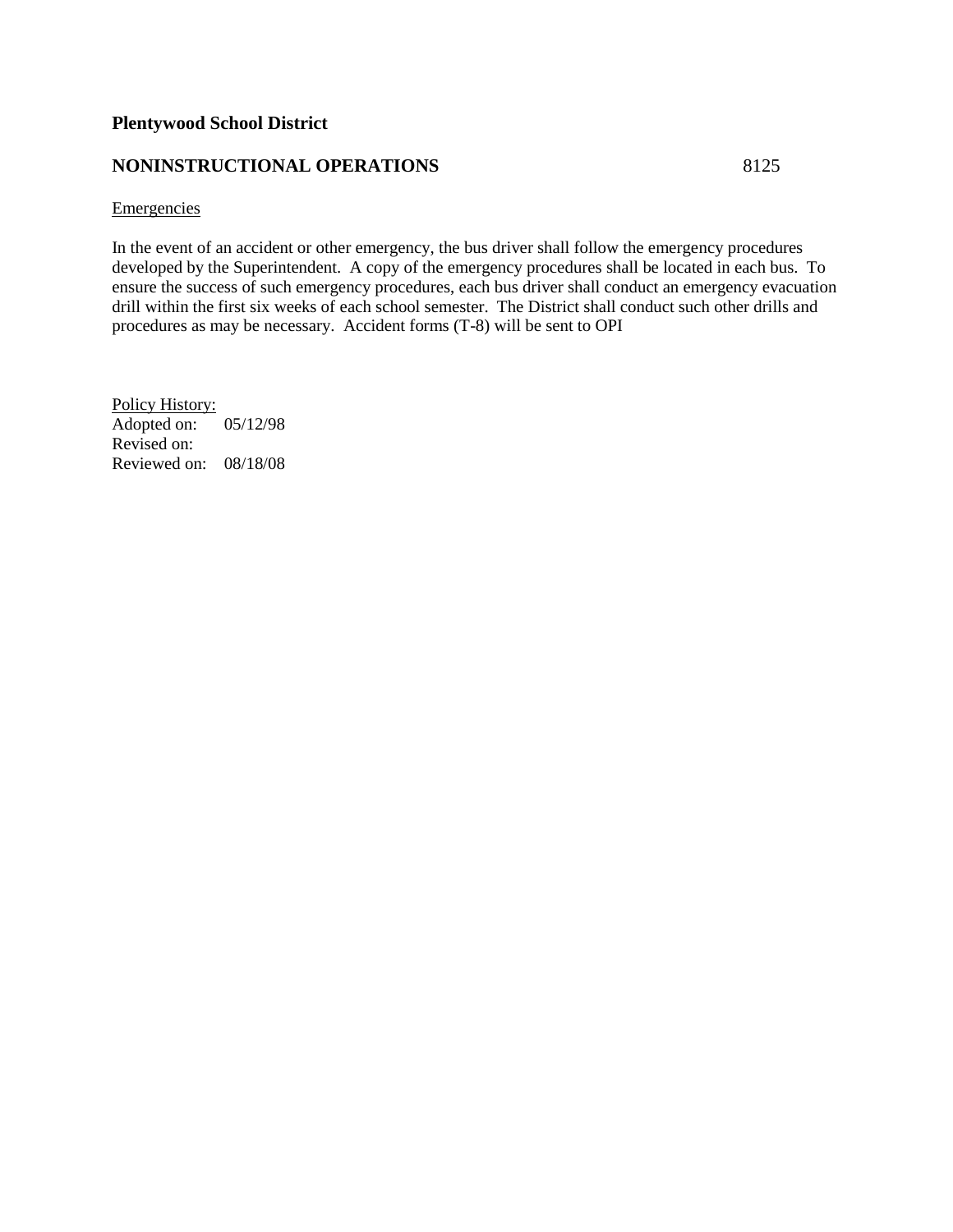#### **NONINSTRUCTIONAL OPERATIONS** 8130

#### Air Quality Restrictions on Outdoor Activities, Practice and Competition

Each school district is responsible for ensuring the safety of its students and student athletes when participating in physical education, recess, practices or athletic contests.

The District Board of Trustees and Administration shall use the Recommendations for Outdoor Activities Based on Air Quality for Schools guidelines, developed by DEQ and the DEQ's Air Data Map, as the determining factor when making a decision to allow or not allow students to participate in outdoor activities and contests.

The District Board of Trustees and Administration have developed the following protocol for determination of allowing students and student athletes to participate in outdoor activities when Air Quality Restrictions have reached the Unhealthy for Sensitive Groups or higher categories as indicated on the DEQ guidelines.

- 1. The Plentywood School District shall use the geographical spot on the todaysair.mt.gov website to determine the air quality for our school district.
- 2. The following personnel shall make the decision to hold or cancel outdoor activities, practices, or contests:

| a. Recess (all levels)                  |              | Superintendent |
|-----------------------------------------|--------------|----------------|
| b. Junior High practices (all levels)   |              | Superintendent |
| c. Junior High contests                 | (all levels) | Superintendent |
| d. High School practices                | (all levels) | Superintendent |
| e. High School contests                 | (all levels) | Superintendent |
| f. All outdoor activities, (all levels) |              | Superintendent |
|                                         |              |                |

- 3. The decision to hold or cancel outdoor activities shall be made 1 hour in advance of the activity.
- 4. The notice to hold or cancel an outdoor activity shall be communicated to:
	- a. Students through PA system and School Bulletin
	- b. Staff through PA system and School Bulletin
	- c. Coaches through phone
	- d. Parents through school Facebook page and local radio station
	- e. Community through school Facebook page and local radio station

The superintendent or an employee designated by the superintendent is authorized to establish a procedure to limit the infiltration of outside air into each school during poor air quality conditions.

References: 10.55.701(q), ARM Board of Trustees www. todaysair.mt.gov <http://svc.mt.gov/deq/todaysair/smokereport/mostRecentUpdate.aspx> 37.111.827, ARM Outdoor Air Quality Policy History:

Adopted on: 07/08/19 Reviewed on: Revised on: 07/12/21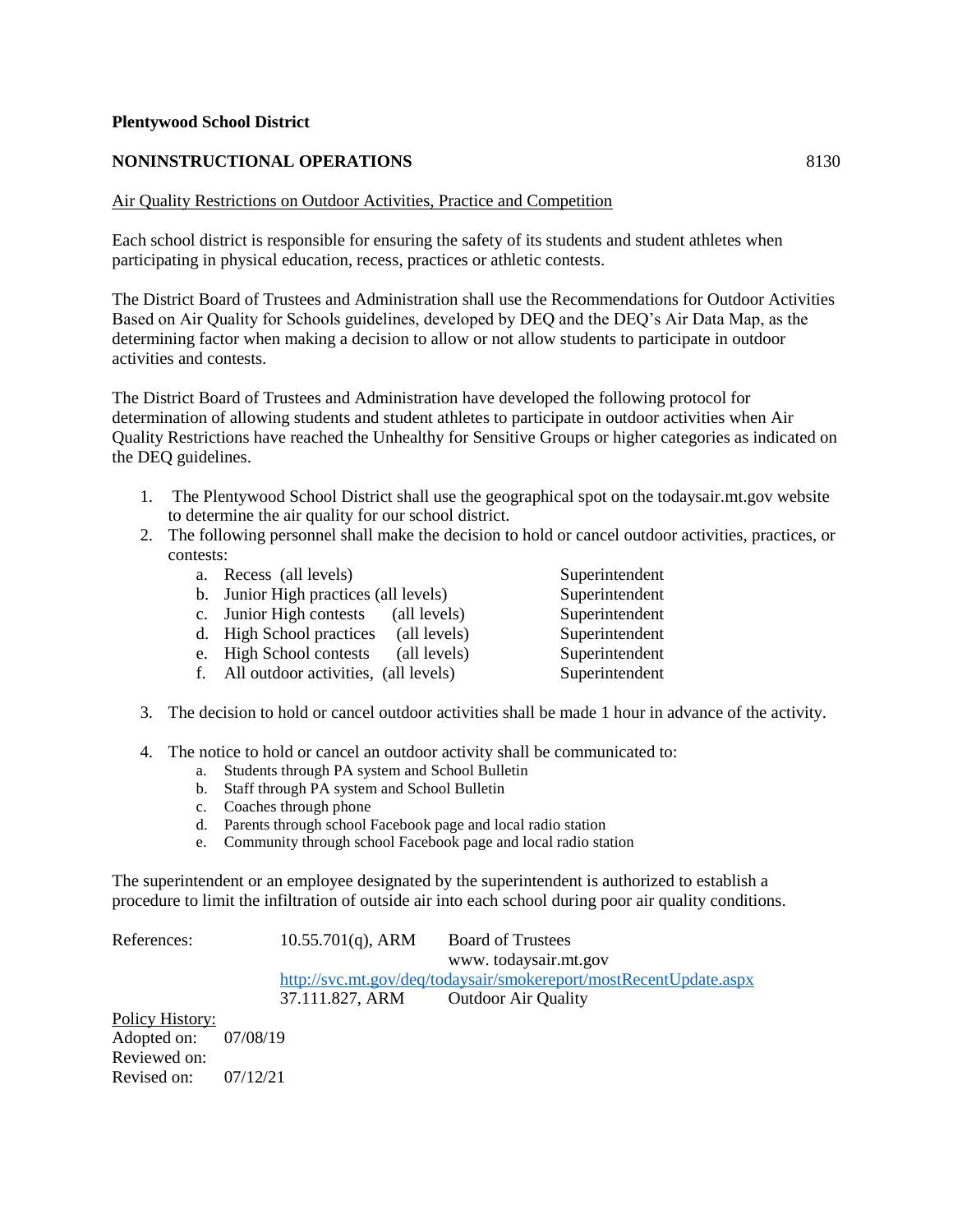#### **NONINSTRUCTIONAL OPERATIONS** 8132

#### Activity Trips

The use of school buses is strictly limited to school activities. Buses may not be loaned or leased to nonschool groups unless permission is specifically granted by the Board. On all activity runs, buses will be operated by a qualified bus driver only. On all activity trips, only authorized activity participants, professional staff and chaperones assigned by the high school administration may ride the bus. A duplicate copy of the passenger list will be made for all activity trips. One copy will remain with the professional staff member in charge on the bus and one copy will be given to the Activities Director before the bus departs.

Policy History: Adopted on: 05/12/98 Revised on: Reviewed on: 08/18/08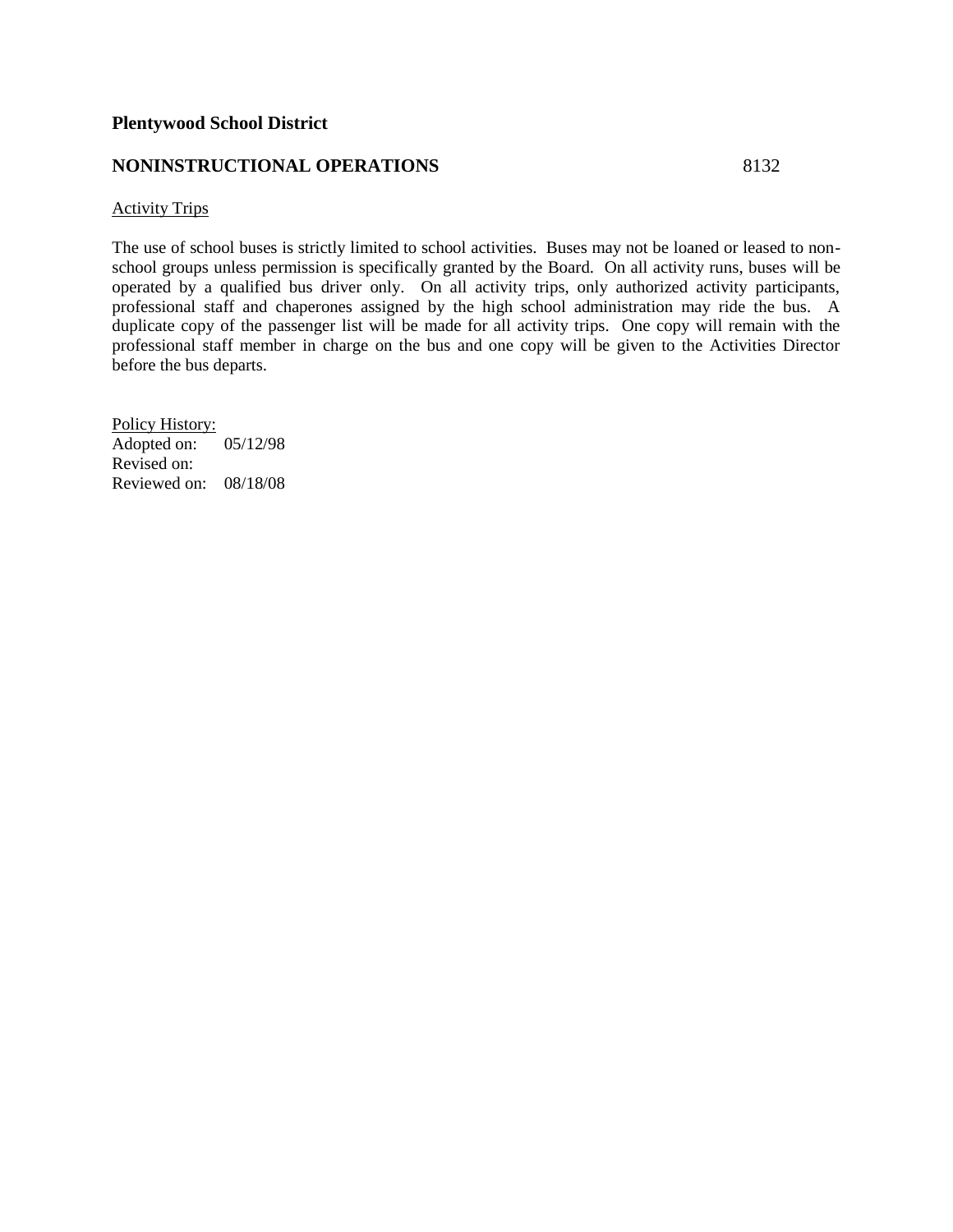# **NONINSTRUCTIONAL OPERATIONS** 8200

#### Food Service

The District supports the philosophy of the National School Lunch Program and shall provide wholesome, appetizing and nutritious meals for children in District schools. The Board may authorize a portion of the federal funds received in lieu of taxes to be used to provide free meals for federally connected indigent pupils.

Because of the potential liability of the District, the food services program shall not accept donations of food without the express approval of the Board. Should the Board approve a food donation, the superintendent shall establish inspection and handling procedures for the food and determine that the provisions of all state and local laws have been met before selling the food as part of the school meals.

As an integral part of a school, the District's food service is operated in compliance with ARM Title 37, chapter 110, subchapter 2, rules for food service establishments.

#### **Commodities**

The District shall use food commodities made available under the Federal Food Commodity Program for school meals.

#### Free and Reduced Price Food Services

The District shall provide free and reduced-price meals to students, according to the terms of the National School Lunch Program and the laws, rules and regulations of the state. The District shall inform parents of the eligibility standards for free or reduced-price meals. Identity of student receiving free or reducedprice meals shall be confidential, in accordance with the National School Lunch Program guidelines. A parent has the right to appeal to a designated hearing official any decision with respect to his or her application for free or reduced-price food services.

The Board may establish programs whereby meals may be provided in the District in accordance with National School Lunch Program guidelines.

The amount charged for such meals shall be sufficient to cover all costs of the meals including preparation labor and food, handling, utility and equipment depreciation costs.

| 20-10-204, MCA | Duties of trustees                         |
|----------------|--------------------------------------------|
| 20-10-205, MCA | Allocation of federal funds to school fund |
|                | services fund                              |
| 20-10-207, MCA | Food services funds                        |
| 37.111.842.ARM | Food Service Requirements                  |
|                |                                            |

| Policy History: |          |
|-----------------|----------|
| Adopted on:     | 05/12/98 |
| Reviewed on:    | 08/18/08 |
| Revised on:     | 09/13/21 |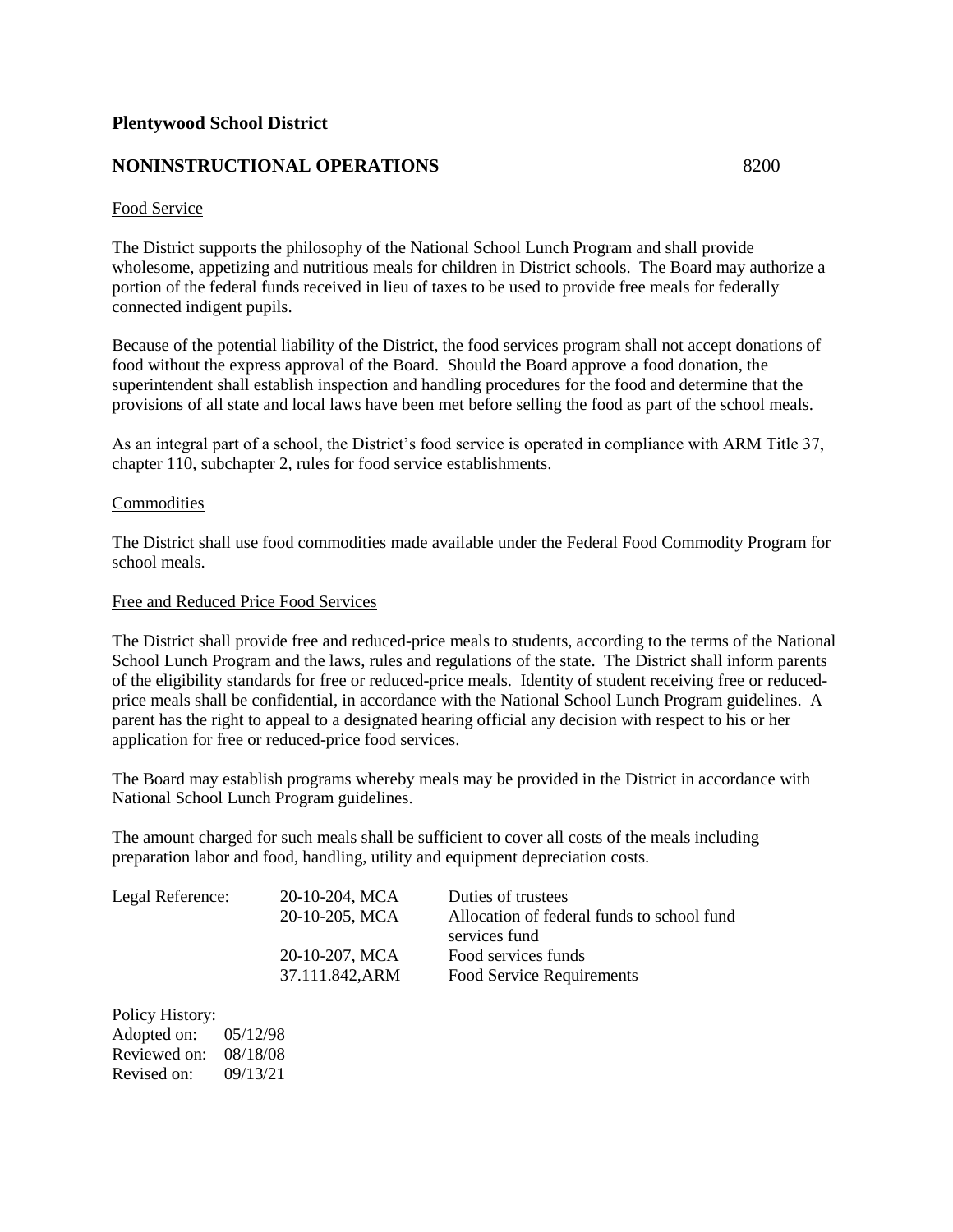# **NONINSTRUCTIONAL OPERATIONS**

#### Meal Charge Policy

*Note: For the purpose of this policy, parent includes guardian, caretaker relative, and any adult responsible for the care of the child.*

The goal of the Plentywood School District is to provide students with healthy meals each day. However, unpaid charges place a large financial burden on our Food Services Department. The purpose of this policy is to insure compliance with federal reporting requirements for the USDA Child Nutrition Program, and to provide oversight and accountability for the collection of outstanding student meal balances.

The intent of this policy is to establish uniform meal account procedures throughout the Plentywood School District. The provisions of this policy pertain to regular priced school breakfast and lunch meals only. While the USDA Child Nutrition Program does not require that a student who pays for regular priced meals be served a meal without payment, the Plentywood Public Schools provides this policy as a courtesy to those students in the event that they forget or lose their lunch money, or have an unpaid balance in their lunch account.

# **K-12**

Students at Plentywood Schools may pay cash for their meals at any time. Cash or checks may be paid at the office. Meals may be pre-paid by the week, month, semester or the school year.

When a student has a negative balance in their account, the student will be allowed to charge up to the limit of \$10.00. Further meals will still be charged to a child's lunch account. Middle and High School students may be kept from charging once the charge limit has been reached or they may be given an alternate meal. This meal charge will be added to the student's account, but this meal will be given until the student makes a payment on the account, which will bring the account below the charge limit. Lunch account monitoring is the responsibility of the parent and the child. The office staff is there for help in any way—children may ask for a balance at any time. Account balance notices will be given to students who are over the \$10.00 charge limit. Account balance notices for students who have reached their limit will be mailed home.

Students are responsible for their own cash lunch money—the school will not replace stolen or lost cash. Parents that send a check for the account and the check is lost or does not appear on the account, may bring in a photo copy of the check from the bank to the office if it has been cashed. Mistakes happen and if the check was cashed by our food service, corrections to the account will be made as soon as possible. If a photo copy is not available, the deposit will not be replaced. [Please send deposit money via check, if possible, (cash is accepted, also), in an envelope with the child's full name.

**Free Meal Benefit** – Free status students will be allowed to receive a free breakfast and lunch each day. Seconds must be prepaid and are subject to the \$10.00 charging limit. A student will be allowed to charge a maximum of \$10.00 to their account after the balance reaches zero. Once a student has charged the \$10.00, he/she will not be allowed to charge for seconds.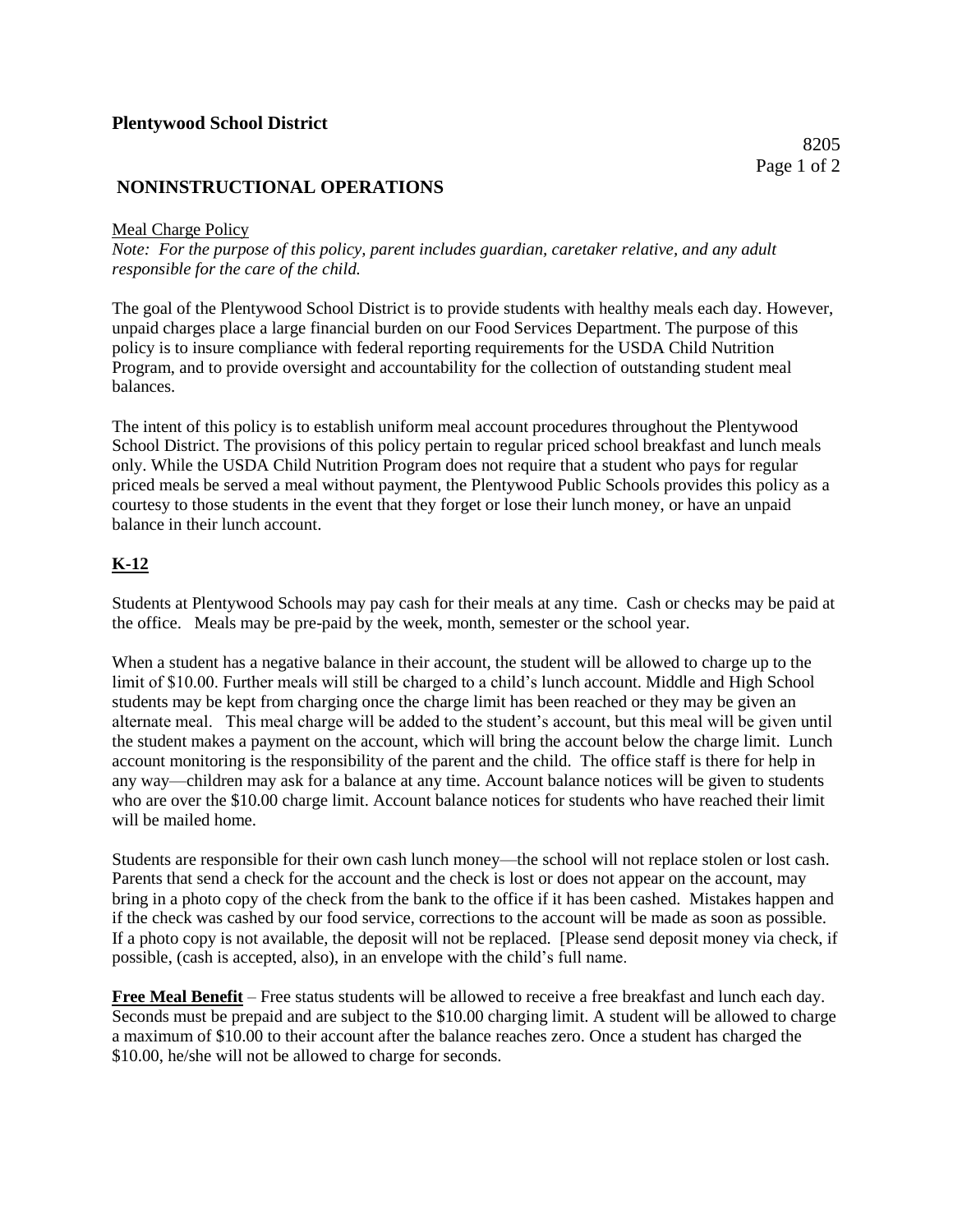**Reduced Meal Benefit** - Reduced status students will be allowed to receive a breakfast for \$.30 and lunch for \$.40 each day. A student will be allowed to charge a maximum of \$10.00 to their account after the balance reaches zero. Once a student has charged the \$10.00, he/she will not be allowed to charge for seconds.

**Parents** are responsible for meal payment to the food service program. Notices of low or deficit balances will be sent to parents at regular intervals during the school year.

**Refunds** for withdrawn, and graduating students; a written request for a refund of any money remaining in their account must be submitted. An e-mail request is also acceptable. Students who are graduating at the end of the year will be given the option to transfer to a sibling's account with a written request.

**Unclaimed Funds** must be requested within one school year. Unclaimed funds will then become the property of the Plentywood School District Food Service Program.

**Balances Owed** will be sent to collections per Federal guidelines.

**Adult Meals**: Adults are not allowed to charge meals per USDA policy regarding school food service use of Federal NSLP funds.

If a student is without meal money on a consistent basis, the administration will investigate the situation more closely and take further action as needed. If financial hardship exists, parents and families are encouraged to apply for free or reduced price lunches for their child.

Policy History: Adopted on: 01/10/17 Revised on: Reviewed on: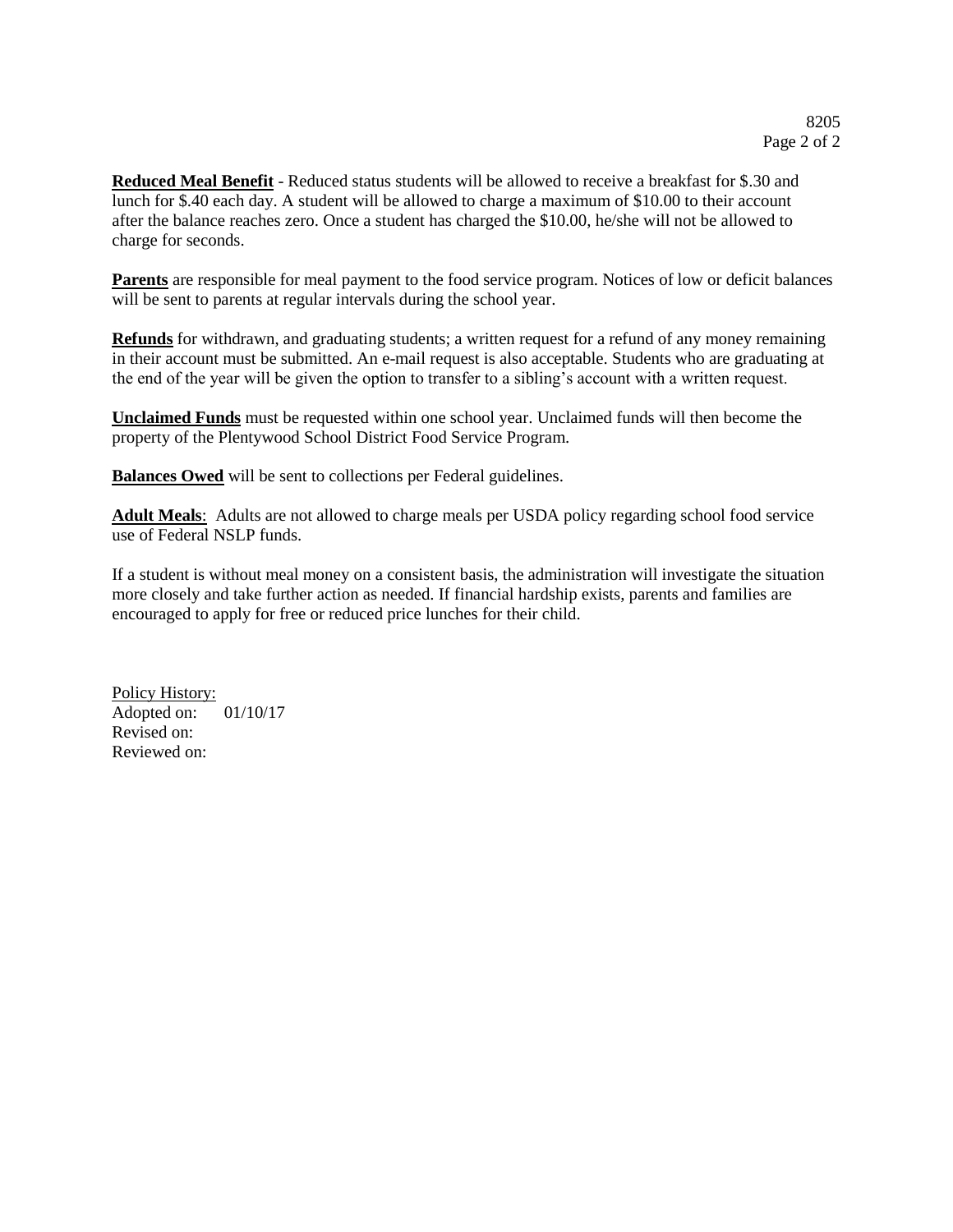# **NONINSTRUCTIONAL OPERATIONS**

#### Procurement Policy for School Food Purchases

The Plentywood School District will adhere to the following requirements for any procurement related to food service:

#### **Purchases:**

- Purchases greater than \$80,000:
	- o If the aggregate amount exceeds eighty thousand dollars (\$80,000), the contract must be awarded through a formal bid process and a call for bids or request for proposals shall be published according to 20-9-204, MCA. No contract shall be divided for the purpose of avoiding the formal procurement process.
	- o The District may enter into a cooperative purchasing contract for procurement of supplies with one or more districts or a Cooperative Services Program. This allows the District to participate in a cooperative purchasing group to purchases supplies through the group without bidding if the cooperative purchasing group has a publicly available master list of items available with pricing included and provides an opportunity at least twice yearly for any vendor, including a Montana vendor, to compete, based on a lowest responsible bidder standard.

#### **Bid Specifications: (OPTIONAL)**

The Plentywood School District contracts will not be awarded to any potential vendors who write any of the bid specifications, the solicitation documents, or any of the contract language. The district must take care that any bids for services and supplies are written in the broadest possible terms to allow for participation by the largest number of potential vendors.

Identical bid specifications and/or request for proposals will be provided to all potential vendors.

#### **Geographic Preference:**

No Geographic Preference (advantage based on location) is allowed with federal funds except for documented Farm to School (Farm to Plate) efforts. Therefore, as part of Farm to School Plentywood School District may choose to apply a geographic preference when procuring unprocessed locally grown or locally raised agricultural products only.

#### **Buy American:**

The District will adhere to "Buy American" for the food service program. Therefore Food Service is required to purchase, to the maximum extent possible, domestic products for use in meals served in our Child Nutrition Program. However, exceptions are allowed when:

- --Food preferences can only be met with foreign goods
- --Insufficient quantity and/or quality is available in the USA
- --Domestic cost is **significantly** higher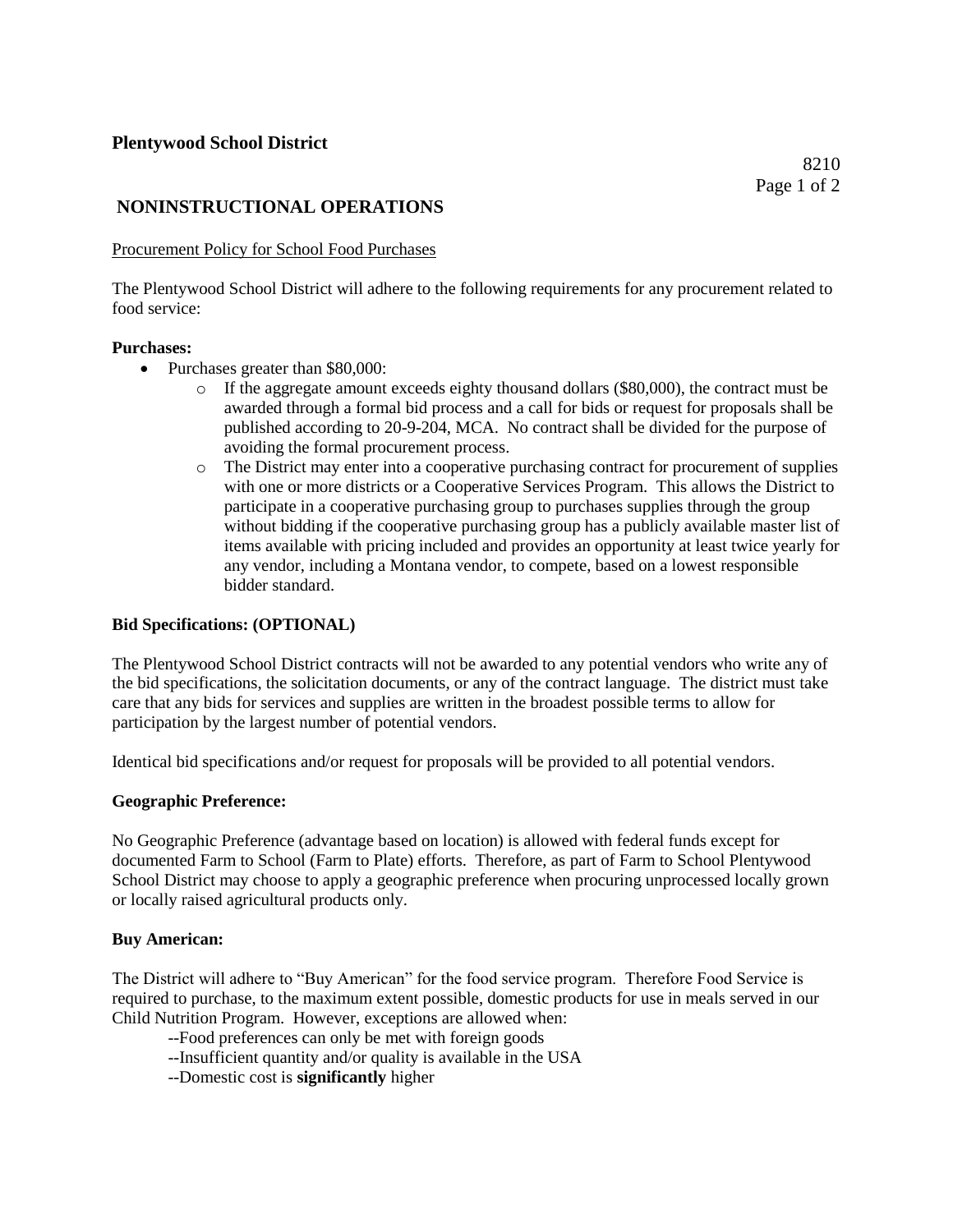#### **Standards of Conduct for District Employees:**

- The Plentywood School District maintains the following code of conduct for any employees engaged in award and administration of contracts supported by Federal Funds:
- No District employee will engage in any procurement when there is a conflict of interest, real or perceived, and District employees cannot solicit or accept any gratuities, favors or anything of monetary value from prospective vendors. This shall not preclude district personnel from serving on boards or participating in organizations that support the district's need to obtain quality services and supplies.
- No District employee shall participate in the selection, award or administration of a contract when any of the following persons have a financial interest in the firm selected for award:
	- o The employee
	- o Any member of his/her immediate family
	- o People with whom there is an intimate personal relationship
	- o An organization which employs or is about to employ any of the above
- The District would like all employees to behave with the utmost integrity and never be selfserving, be fair in all aspects of the procurement process, be alert to conflicts of interest, and avoid any compromising situations.
- Employees found to be in violation of this policy are subject to disciplinary action, up to and including termination.

Policy History: Adopted on: 01/10/17 Revised on: Reviewed on: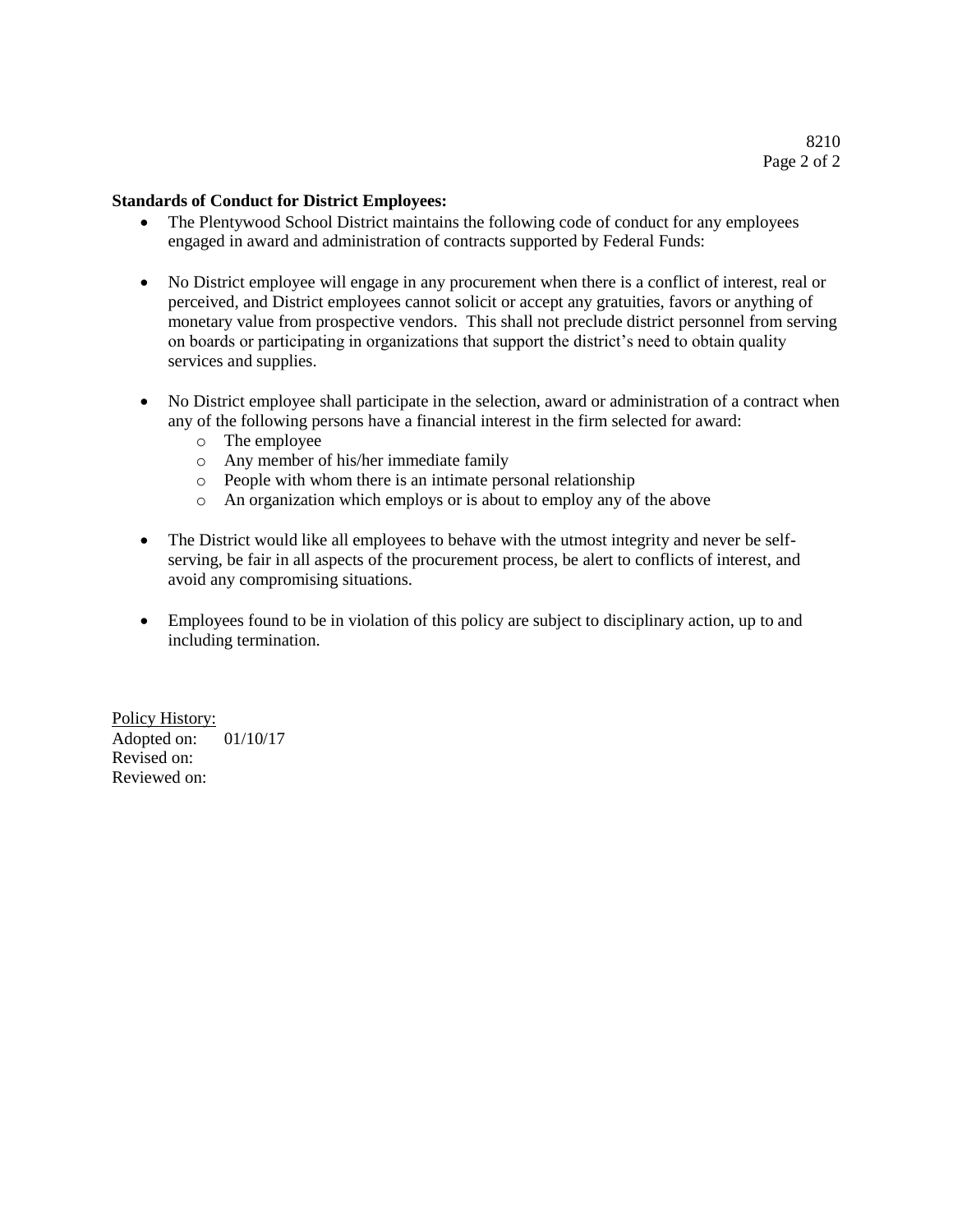# **Plentywood K-12 Schools**

# **NON-INSTRUCTIONAL OPERATIONS** 8225

#### Tobacco Free Policy

The District maintains tobacco-free buildings and grounds. Tobacco includes but is not limited to cigarettes, cigars, snuff, pipe smoking tobacco, smokeless tobacco, vapor product, alternative nicotine product or any other tobacco or nicotine delivery innovation.

Use of tobacco or nicotine products in a public school building or on public school property is prohibited, unless used in a classroom or on other school property as part of a lecture, demonstration, or educational forum sanctioned by a school administrator or faculty member, concerning the risks associated with using tobacco products or in connection with Native American cultural activities.

For the purpose of this policy, "public school building or public school property" means:

- Public land, fixtures, buildings, or other property owned or occupied by an institution for the teaching of minor children, that is established and maintained under the laws of the state of Montana at public expense; and
- Includes playgrounds, school steps, parking lots, administration buildings, athletic facilities, gymnasiums, locker rooms, and school vehicles.

Violation of the policy by students and staff will be subject to actions outlined in District discipline policies.

Use of FDA-approved cessation devices may be permitted at school buildings and on school grounds with the approval of the building administrator.

| Legal Reference: | § 20-1-220, MCA              | Use of tobacco product in public school     |
|------------------|------------------------------|---------------------------------------------|
|                  |                              | building or on public school property       |
|                  |                              | prohibited                                  |
|                  | $$50-40-104(4)(e)$ , MCA     | Smoking in enclosed public places           |
|                  |                              | prohibited – notice to public - place where |
|                  |                              | prohibition inapplicable                    |
|                  | ARM 37.111.825(5)            | <b>Health Supervision and Maintenance</b>   |
|                  | 42 U.S.C. 1996, 1996a        | American Indian Religious Freedom Act       |
| Policy History:  |                              |                                             |
| Adopted on:      | 02/10/1998                   |                                             |
| Reviewed on:     |                              |                                             |
| Revised on:      | 08/22/08, 10/14/19, 12/09/19 |                                             |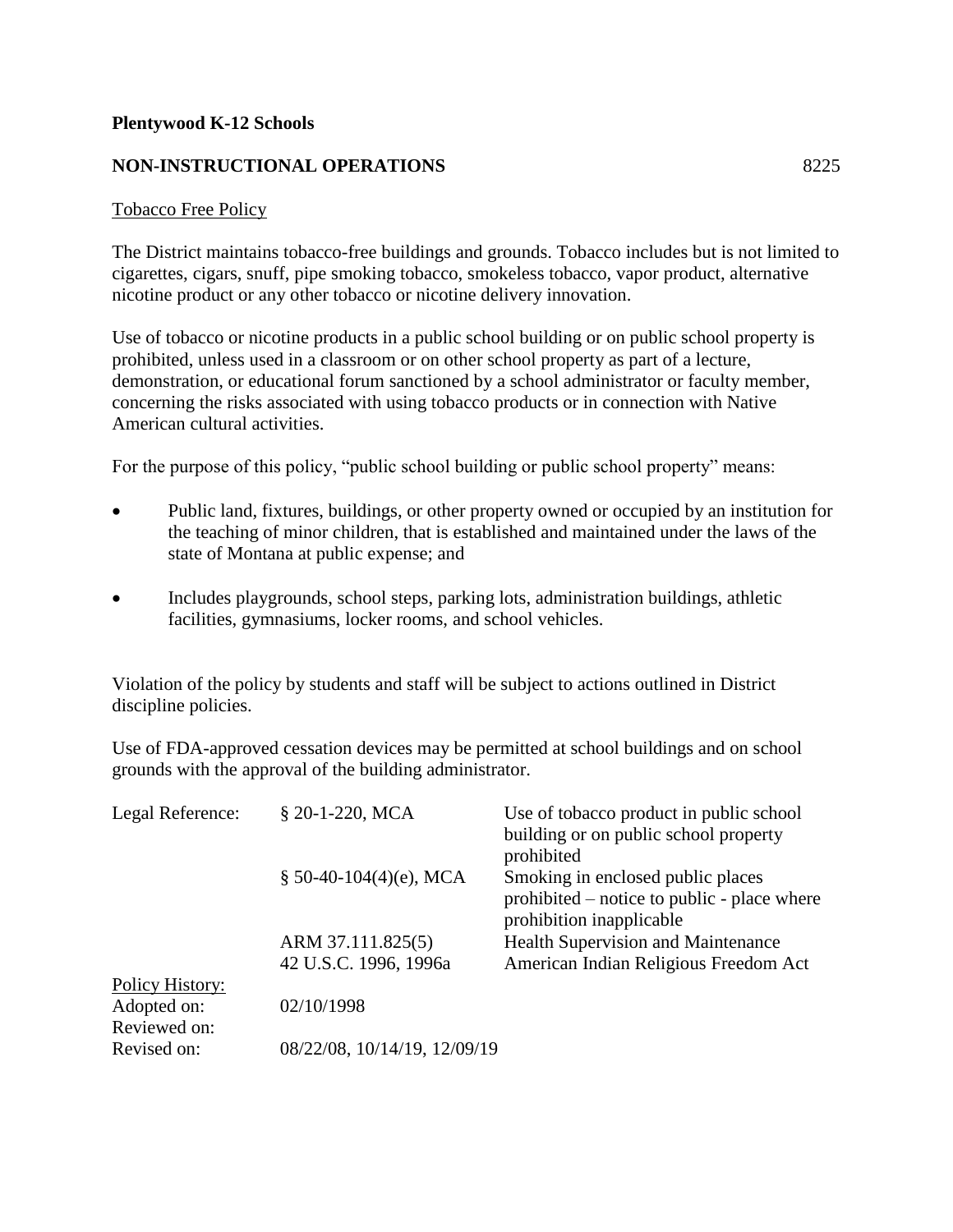# **NONINSTRUCTIONAL OPERATIONS** 8300

#### Risk Management

The Board believes that the District must identify and measure risks of loss which may result from damage to or destruction of District property or claims against the District by persons claiming to have been harmed by action or inaction of the District, its officers or staff. The District will implement a risk management program to reduce or eliminate risks where possible and to determine which risks the District can afford to assume. Such program will consider the benefits, if any, of joining with other units of local government for joint purchasing of insurance, joint self-insuring, or joint employment of a risk manager. The Board will assign primary responsibility for administration and supervision of the risk management program to a single person and will review the status of the risk management program each year.

The District will purchase surety bonds for the Clerk, and such other staff and in such amounts as the Board shall from time to time determine to be necessary for honest performance of the staff in the conduct of the District's financial operations.

#### Security

Revised on: 08/18/08, 05/09/22

Security means not only maintenance of buildings, but also protection from fire hazards, intruders, damage, vandalism, and faulty equipment. The District shall implement safe practices in the use of electrical, plumbing, and heating equipment. The Board requires close cooperation with local police, fire, and sheriff departments and with insurance company inspectors.

Access to school buildings and grounds outside of regular school hours shall be limited to staff completing official duties and authorized individuals or entities requiring access. An adequate key control system shall be established which shall limit access to buildings to authorized staff, individuals, and entities and shall safeguard against the potential entry of unauthorized persons.

Records and funds shall be kept in a safe place and under lock and key when required.

Locks and other protective devices designed to be used as safeguards against illegal entry and vandalism shall be installed when appropriate to the individual situation. Employment of security officers may be approved in situations where special risks are involved. All incidents of vandalism, unauthorized access and burglary shall be reported to the Superintendent immediately and to law enforcement agencies as appropriate.

| Legal Reference: | $$20-6-608$ , MCA          | Authority and duty of trustees to insure district<br>property |
|------------------|----------------------------|---------------------------------------------------------------|
|                  | $$20-3-331$ , MCA          | Purchase of insurance – self-insurance plan                   |
|                  | $\S$ 2-9-101, et seq., MCA | <b>Liability Exposure</b>                                     |
|                  | $$2-9-211$ , MCA           | Political subdivision insurance                               |
|                  | $\S$ 2-9-501, MCA          | Application – bonds excepted                                  |
| Policy History:  |                            |                                                               |
| Adopted on:      | 05/12/98                   |                                                               |
| Reviewed on:     |                            |                                                               |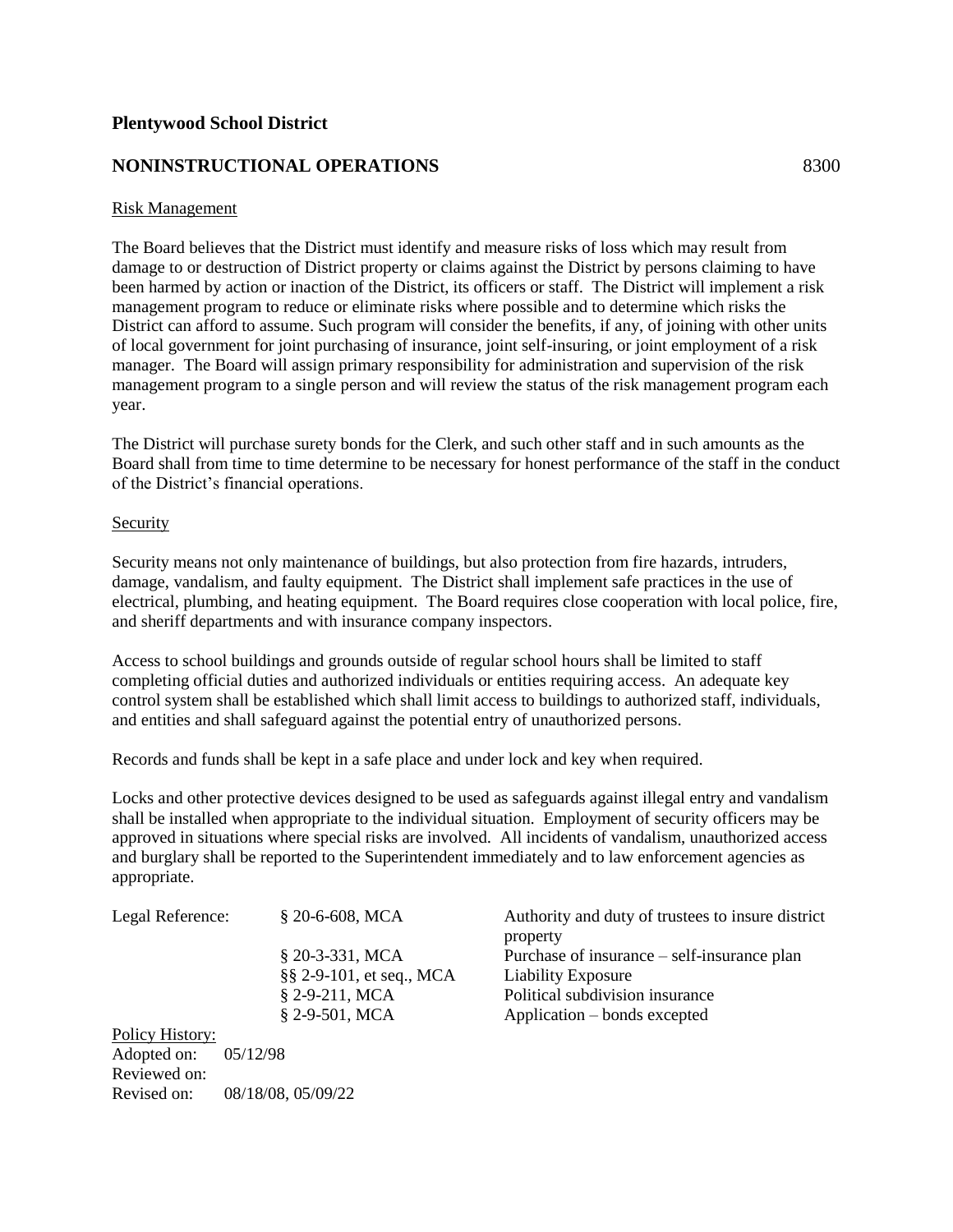## **NONINSTRUCTIONAL OPERATIONS** 8301

#### District Safety

For purposes of this policy, *"disaster means the occurrence or imminent threat of damage, injury, or loss of life or property"*.

The Board recognizes that safety and health standards should be incorporated into all aspects of the operation of the District. Rules for safety and prevention of accidents will be posted in compliance with the Montana Safety Culture Act and the Montana Safety Act. Injuries and accidents will be reported to the District office.

The board of trustees has identified the following local hazards that exist within the boundaries of its school district:

[Fire, Earthquake, Avalanche, High Winds, Tornadoes, Intruders, Firearms, etc.]

The Superintendent shall design and incorporate drills in its school safety or emergency operations plan to address the above stated hazards. The trustees shall certify to the office of public instruction that a school safety or emergency operations plan has been adopted. This plan and procedures will be discussed and distributed to each teacher at the beginning of each school year. There will be at least eight (8) disaster drills a year in a school. All teachers will discuss safety drill procedures with their class at the beginning of each year and will have them posted in a conspicuous place next to the exit door. Drills must be held at different hours of the day or evening to avoid distinction between drills and actual disasters. A record will be kept of all fire drills.

The trustees shall review the school safety or emergency operations plan periodically and update the plan as determined necessary by the trustees based on changing circumstances pertaining to school safety. Once the trustees have made the certification to the office of public instruction, the trustees may transfer funds pursuant to Section 2, 20-1-401, MCA to make improvements to school safety and security.

The Superintendent will develop safety and health standards which comply with the Montana Safety Culture Act. The Superintendent shall ensure District employees are provided equipment, tools, and devices designed to ensure a safe and health workplace in accordance with this policy. Failure to use the provided equipment in a suitable or timely manner may be considered a violation of District policy. If a staff member requires equipment that is not available, an employee may submit a request to the administration in accordance with established District practice.

| Legal Reference: | $$20-1-401$ , MCA           | Disaster drills to be conducted regularly<br>- districts to identify disaster risks and |
|------------------|-----------------------------|-----------------------------------------------------------------------------------------|
|                  |                             | adopt school safety plan                                                                |
|                  | $$20-1-402$ , MCA           | Number of disaster drills required –<br>time of drills to vary                          |
|                  | §§ 39-71-1501, et seq., MCA | Montana Safety Culture Act                                                              |
|                  |                             |                                                                                         |

Policy History: Adopted on: 05/12/98 Reviewed on: Revised on: 08/22/08, 11/12/13, 12/09/19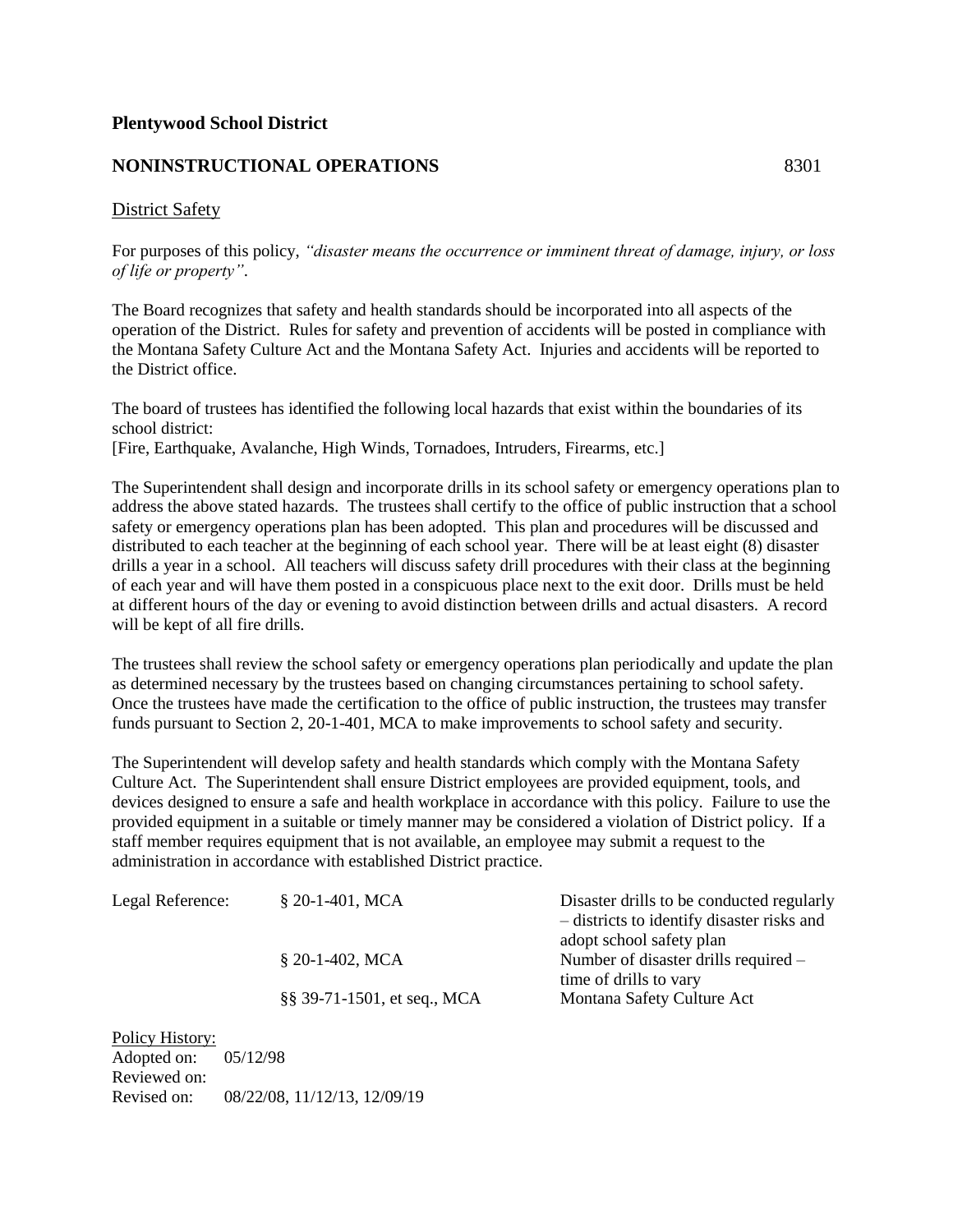# **NONINSTRUCTIONAL OPERATIONS** 8320

#### Property Damage

The District shall maintain a comprehensive insurance program which shall provide adequate coverage, as determined by the Board, in the event of loss or damage to school buildings and/or equipment, including motor vehicles.

The comprehensive insurance program shall maximize the District's protection and coverage while minimizing the costs for insurance. This program may include alternatives for sharing the risk between the District and the insurance carrier, and through self-insurance plans.

#### Privately Owned Property

The District will not assume responsibility for maintenance, repair, or replacement of any privately owned property brought to a school or to a District function, unless the use or presence of such property has been specifically requested in writing by the administration.

Legal Reference: 20-6-608, MCA Authority and duty of trustees to insure district property

Policy History: Adopted on: 05/12/98 Revised on: 08/22/08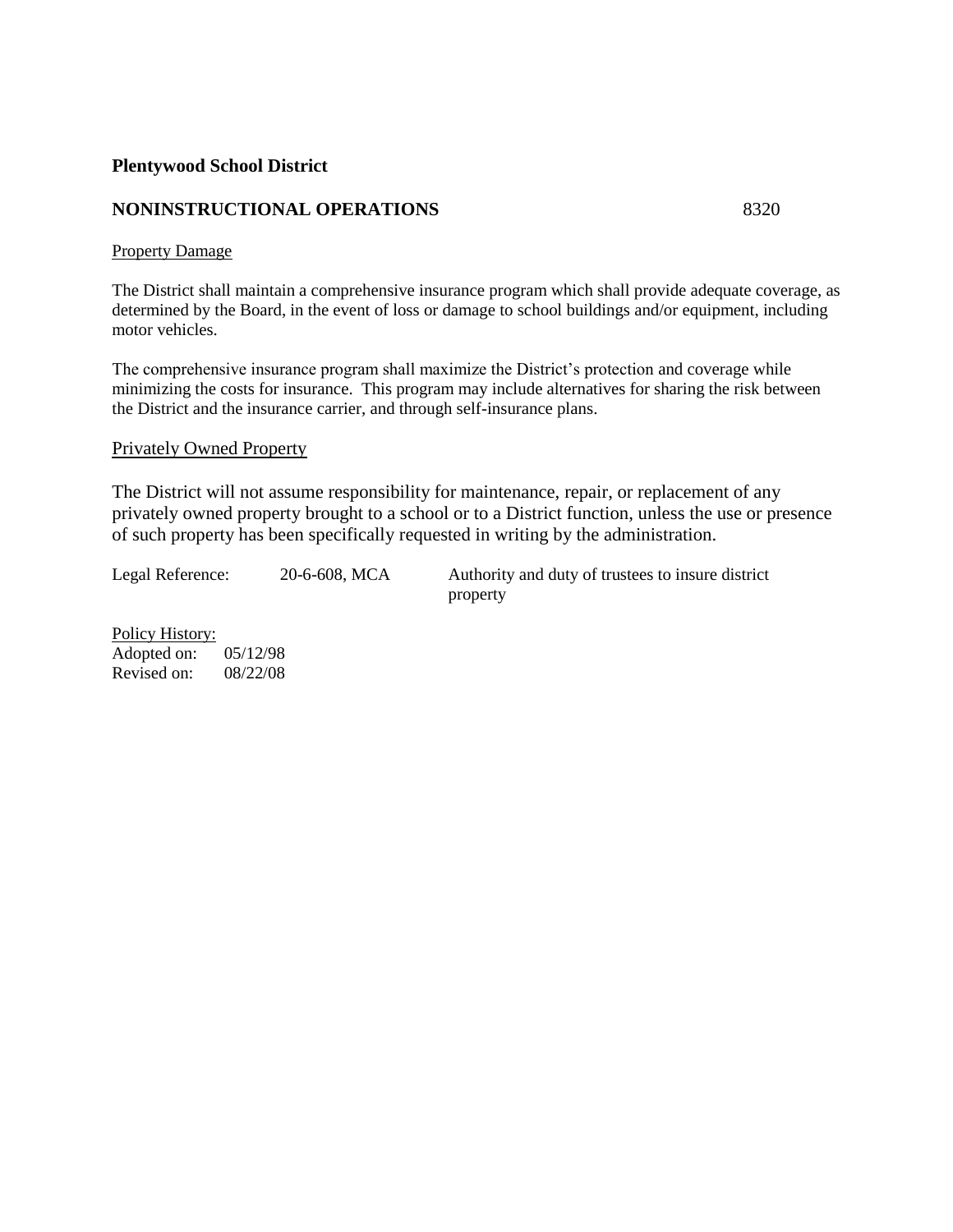# **SCHOOL FACILITIES** 8400

#### Sale of Real Property

Unless the property can be disposed of without a vote, the Board has the authority to dispose of all District Property. This power shall be exercised only when the qualified electors of the District approve of such action at an election called for such approval or when the Trustees adopt a resolution stating their intention to dispose of the property. When the Trustees adopt such a resolution, they shall schedule a meeting to consider a resolution to authorize the sale of the real property. The conduct of the meeting and any such subsequent appeals shall be in accord with 20-6-604, MCA.

Receipts from the sale of real property shall be placed into the debt service fund, building fund, general fund or any combination of these three funds at the discretion of the trustees.

| Legal Reference: | $20-6-603$ , MCA | Trustees authority to acquire or dispose of sites<br>and buildings |
|------------------|------------------|--------------------------------------------------------------------|
|                  | 20-6-604, MCA    | Sale of property when resolution passed after                      |
|                  |                  | hearing - appeal procedure                                         |

Policy History: Adopted on: 05/12/98 Revised on: Reviewed on: 08/18/08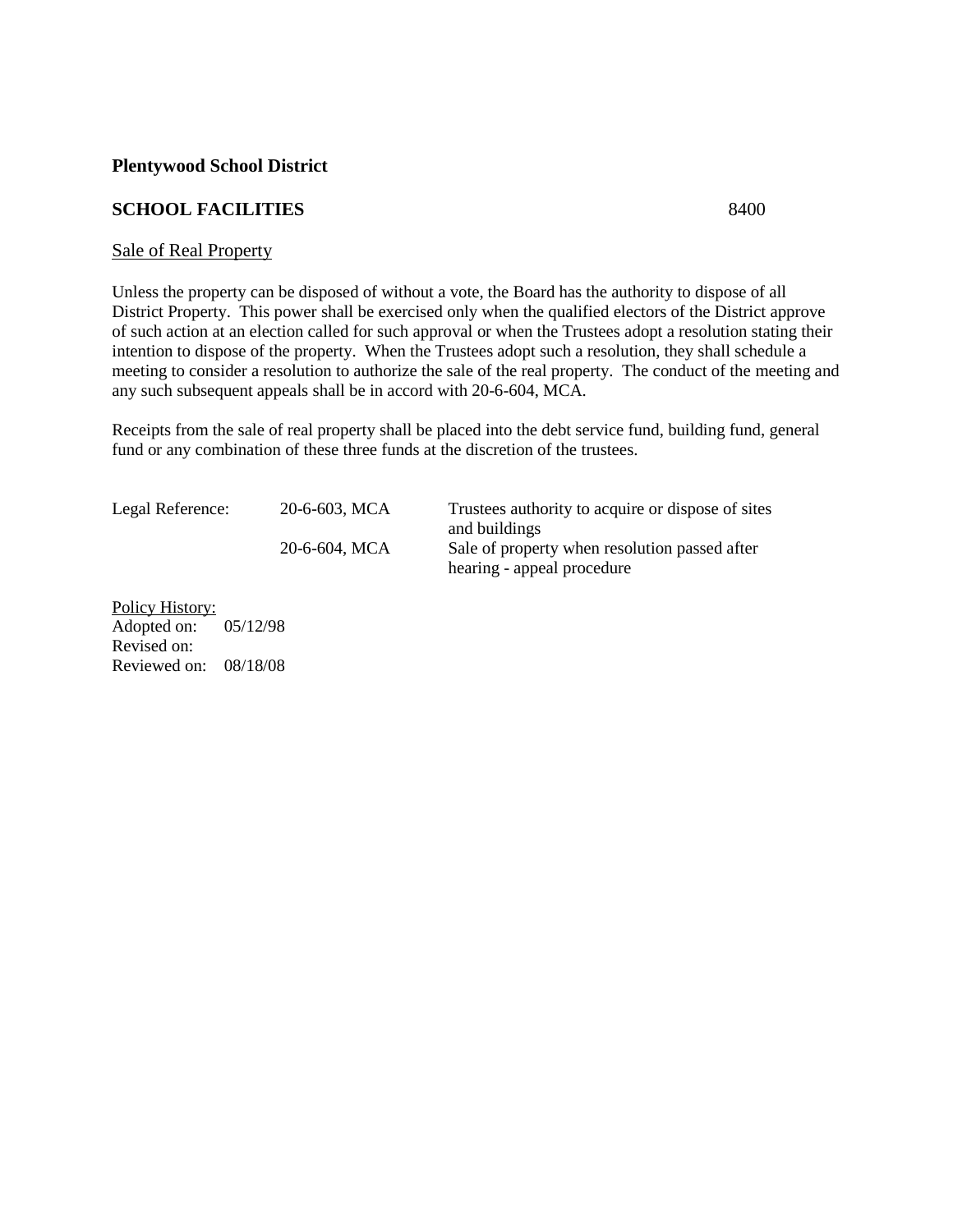# **SCHOOL FACILITIES** 8410

#### Operation and Maintenance of District Facilities

The District seeks to maintain and operate facilities in a safe and healthful condition. The facilities manager, in cooperation with the principals, fire chief, and county sanitarian shall periodically inspect plant and facilities. The manager shall provide for a program to maintain the district physical plant by way of a continuous program of repair, maintenance and reconditioning. Budget recommendations shall be made each year to meet these needs and any such needs arising from an emergency.

The facilities manager shall formulate and implement energy conservation measures. Principals and staff are encouraged to exercise other cost-saving procedures in order to conserve the resources of the District in their buildings.

Legal Reference: 10.55.2001, ARM School Facilities

Policy History: Adopted on: 05/12/98 Revised on: Reviewed on: 08/18/08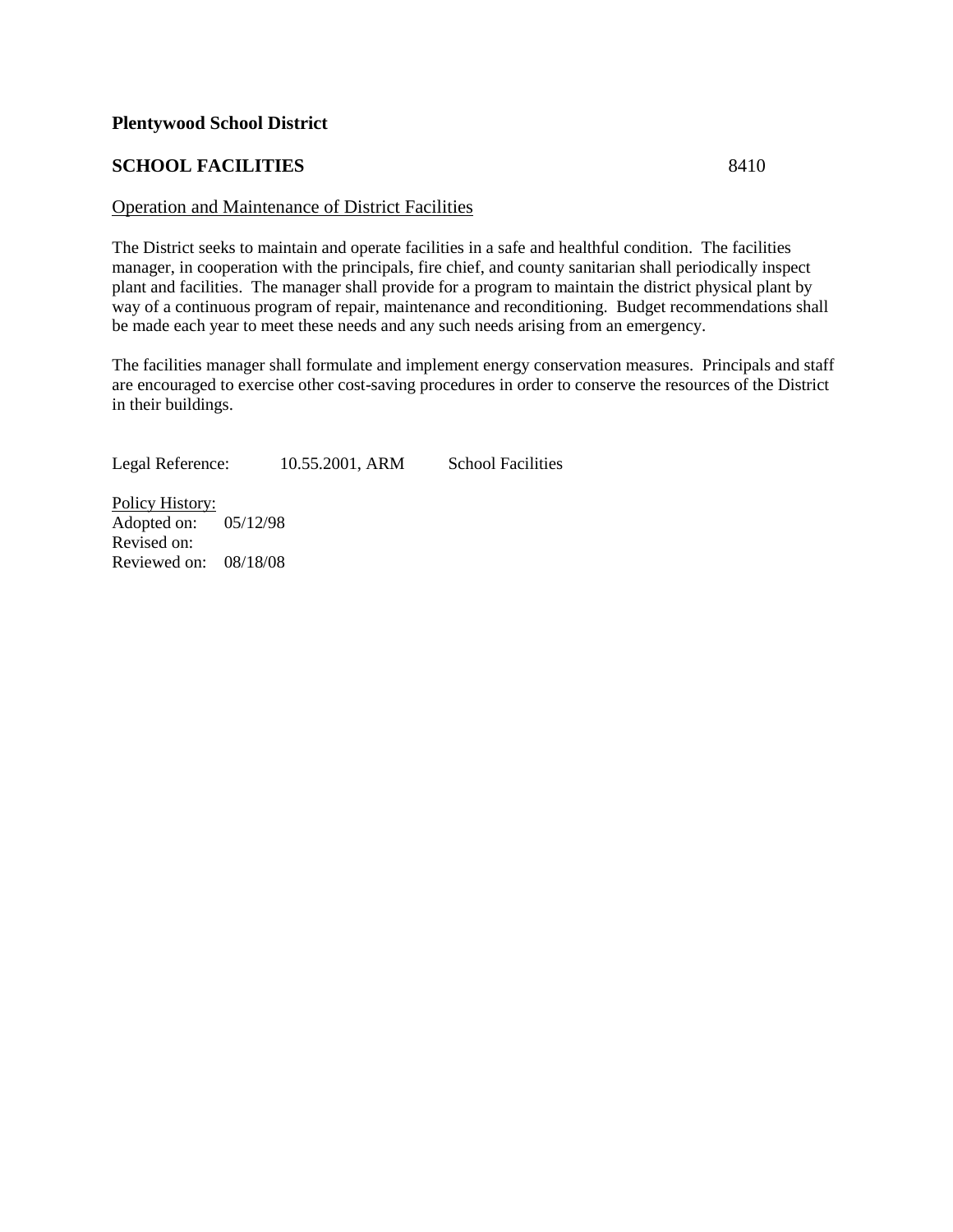# **NONINSTRUCTIONAL OPERATIONS** 8420

# District-Wide Asbestos Program

It is the intent of the District that the Asbestos Hazard Emergency Response Act (AHERA) and all of its amendments and changes be complied with by all District employees, vendors, and contractors.

Legal Reference: 15 USC § 2641 Congressional findings and purpose

Policy History: Adopted on: 5/12/98 Reviewed on: Revised on: 08/22/08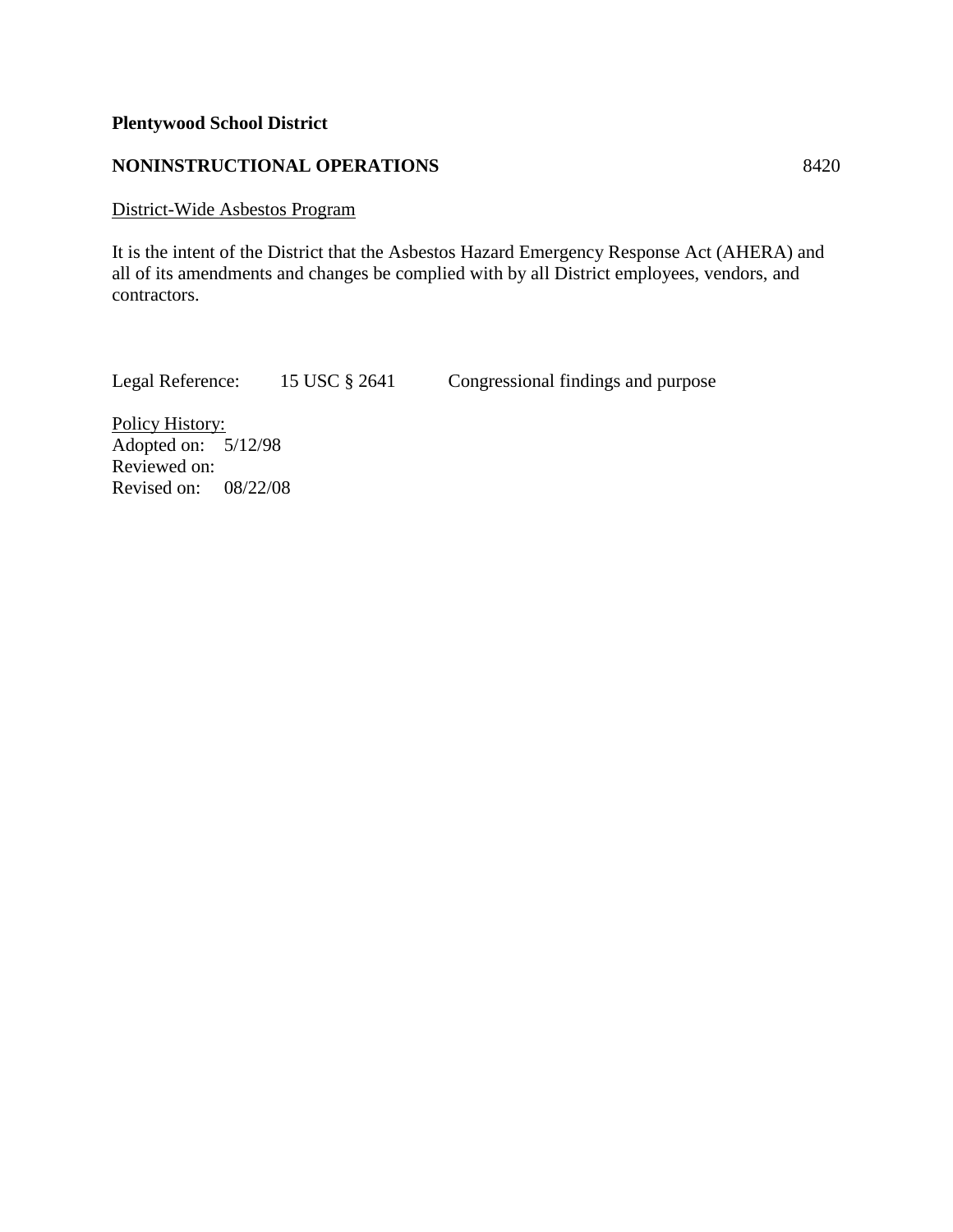# **NONINSTRUCTIONAL OPERATIONS** 8421

# Lead Renovation

In accordance with the requirements of the Environmental Protection Agency (EPA), the Plentywood School District has this Lead Renovation Policy that is designed to recognize, control and mitigate lead hazards at all District owned facilities and grounds.

The Lead-based paint renovation, repair and painting program (RRP) is a federal regulatory program affecting contractors, property managers, and others who disturb painted surfaces. It applies to child-occupied facilities such as schools and day-care centers built prior to 1978.

*"Renovation"* is broadly defined as any activity that disturbs painted surfaces and includes most repair, remodeling, and maintenance activities, including window replacement.

The District has implemented this policy to identify, inspect, control, maintain and improve the handling of lead related issues across the district facilities and grounds. In an effort to reduce potential hazards, the District through training has put together maintenance programs that will not only better protect the environment, but the students and employees of the District as well.

The District's Lead Renovation Policy shall apply too not only employees of the maintenance department but to outside contractors as well. No outside painting contractor will be permitted to work for the District after April 22, 2010 unless they can show proof of training relative to lead renovation or maintenance from an accredited training institution.

# Information Distribution Requirements

No more than 60 days before beginning renovation activities in any school facility of the District, the company performing the renovation must:

- 1. Provide the Superintendent with EPA pamphlet titled *Renovate Right: Important Lead Hazard Information for Families, Child Care Providers and Schools.*
- 2. Obtain, from the District, a written acknowledgement that the District has received the pamphlet.
- 3. Provide the parents and guardians of children using the facility with the pamphlet and information describing the general nature and locations of the renovation and the anticipated completion date by complying with one of the following:

(i) Mail or hand-deliver the pamphlet and the renovation information to each parent or guardian of a child using the child-occupied facility.

(ii) While the renovation is ongoing, post informational signs describing the general nature and locations of the renovation and the anticipated completion date. These signs must be posted in areas where they can be seen by the parents or guardians of the children frequenting the childoccupied facility. The signs must be accompanied by a posted copy of the pamphlet or information on how interested parents or guardians can review a copy of the pamphlet or obtain a copy from the renovation firm at no cost to the parents or guardians.

4. The renovation company must prepare, sign, and date a statement describing the steps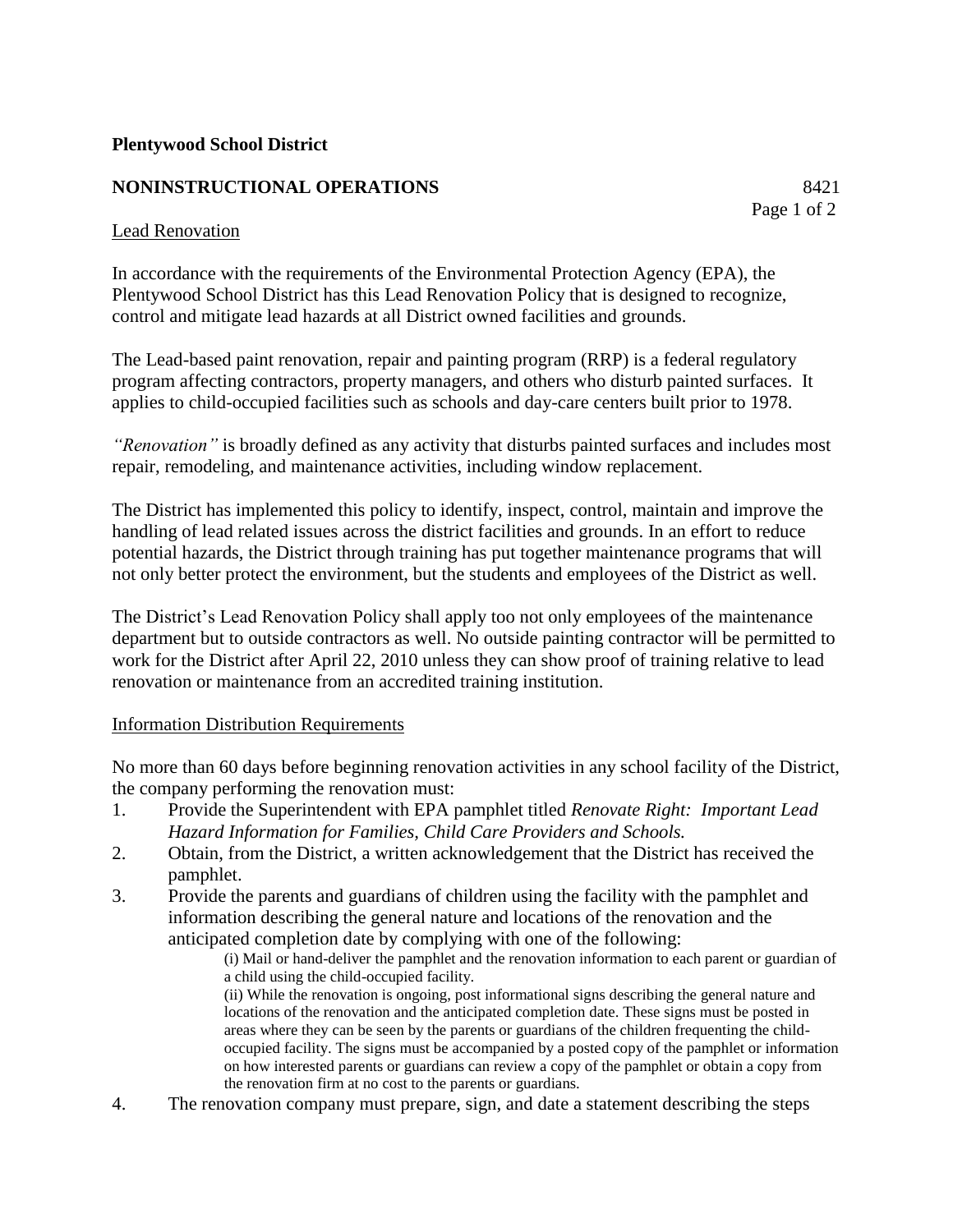performed to notify all parents and guardians of the intended renovation activities and to provide the pamphlet.

Recordkeeping Requirements \*

All documents must be retained for three (3) years following the completion of a renovation.

- Records that must be retained include:
- Reports certifying that lead-based paint is not present.
- Records relating to the distribution of the lead pamphlet.
- Documentation of compliance with the requirements of the Lead-Based Paint Renovation, Repair, and Painting Program.

*\*Note: The MTSBA recommends that districts follow the same record retention schedule as they do for Asbestos abatement (forever).*

| Legal Reference: |                         | 40 CFR Part 745, Subpart E Lead-based paint poisoning in certain |
|------------------|-------------------------|------------------------------------------------------------------|
|                  |                         | residential structures                                           |
|                  | 15 U.S.C. 2682 and 2886 | <b>Toxic Substances Control Act, Sections</b>                    |
|                  |                         | 402 and 406                                                      |

Policy History: Adopted on: 10/12/2010 Reviewed on: Revised on: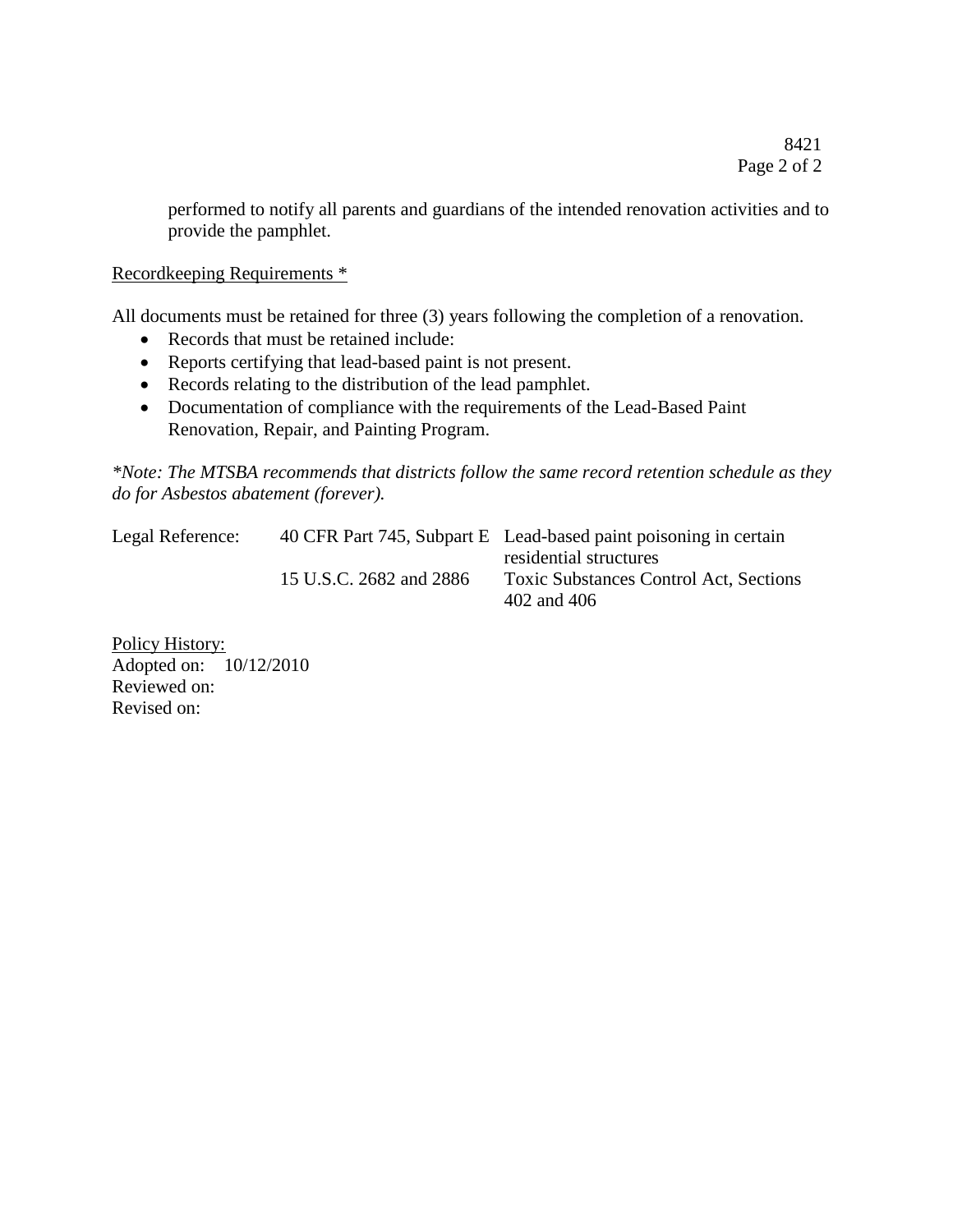# **NONINSTRUCTIONAL OPERATIONS** 8425

Page 1 of 2

#### Service Animals

For the purposes of this policy, state law defines a service animal as a dog or any other animal that is individually trained to do work or perform tasks for the benefit of an individual with a disability. Federal law definition of a disability includes a physical, sensory, psychiatric, intellectual, or other mental disability.

The District shall permit the use of a miniature horse by an individual with a disability, according to the assessments factors as outlined in Policy 8425P, if the miniature horse has been individually trained to do work or perform tasks for the benefit of the individual with a disability.

The School District will permit the use of service animals by an individual with a disability according to state and federal regulations. The School District will honor requests for service animals in accordance with the applicable Section 504 or Special Education policy adopted by the Board of Trustees. The work or tasks performed by a service animal must be directly related to the handler's disability.

Examples of work or tasks performed by the service animal to accommodate an identified disability include, but are not limited to, assisting individuals who are blind or have low vision with navigation and other tasks, alerting individuals who are deaf or hard of hearing to the presence of people or sounds, providing nonviolent protection or rescue work, pulling a wheelchair, assisting an individual during a seizure, alerting individuals to the presence of allergens, retrieving items such as medicine or the telephone, providing physical support and assistance with balance and stability to individuals with mobility disabilities, and helping persons with psychiatric and neurological disabilities by preventing or interrupting impulsive or destructive behaviors.

The crime deterrent effects of an animal´s presence and the provision of emotional support, well-being, comfort, or companionship do not constitute work or tasks for the purposes of this definition.

The District may ask an individual with a disability to remove a service animal from the premises if:

- The animal is out of control and the animal's handler does not take effective action to control it; or
- The animal is not housebroken

The District is not responsible for the care or supervision of the service animal.

Individuals with disabilities shall be permitted to be accompanied by their service animals in all areas of the District's facilities where members of the public, participants in services, programs or activities, or invitees, as relevant, are allowed to go.

| Cross Reference: |                  | Policy 8425P Procedure for allowance of service animals |
|------------------|------------------|---------------------------------------------------------|
|                  | Policy 2161      | <b>Special Education</b>                                |
|                  | Policy 2162      | Section 504 of the Rehabilitation Act of 1973           |
| Legal Reference: | 28 CFR 35.136    | Service Animals                                         |
|                  | 28 CFR 35.104    | Definitions                                             |
|                  | 49-4-203(2), MCA | Definitions                                             |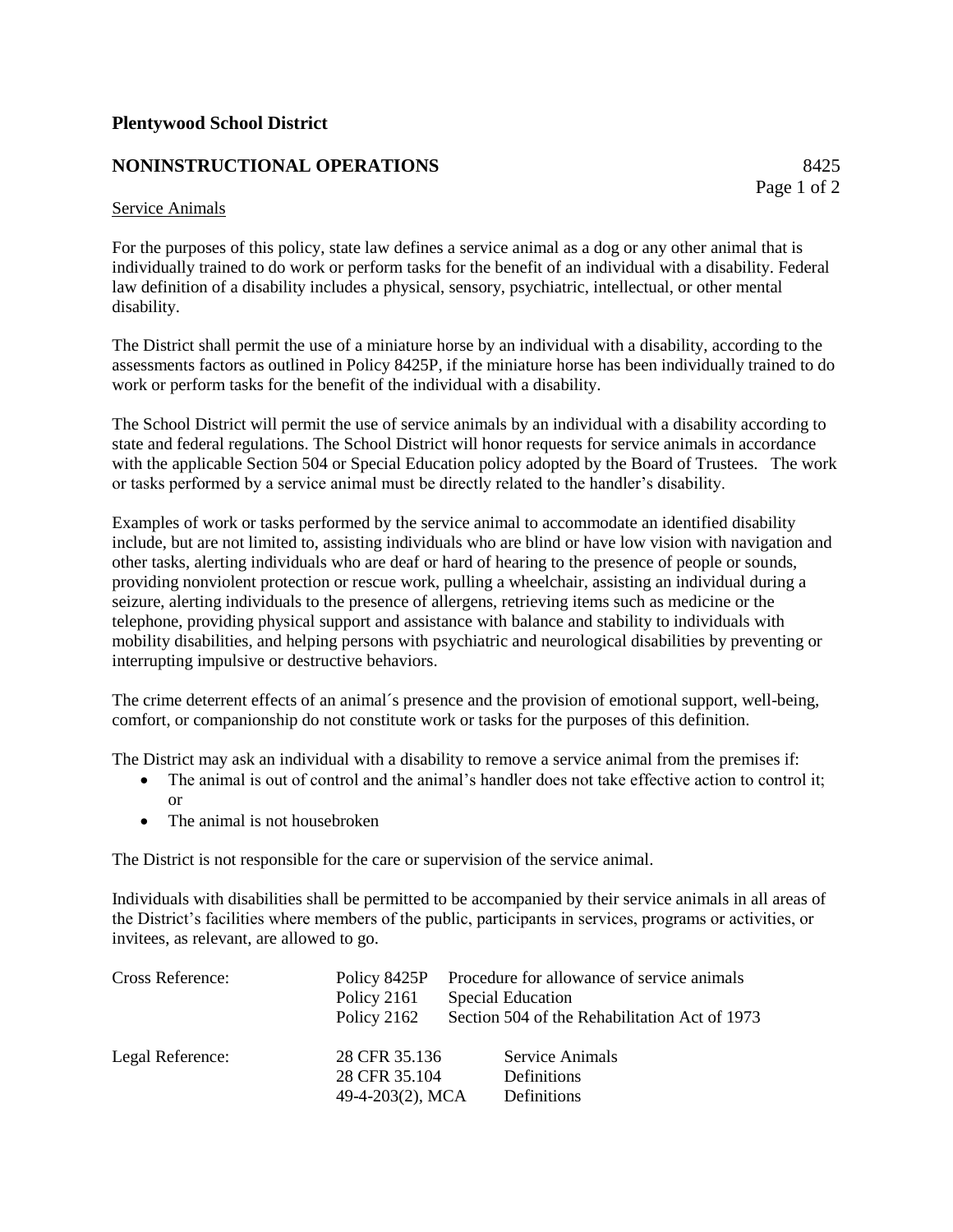8425 Page 1 of 2

Policy History: Adopted on: 11/08/11 Reviewed on: Revised on: 10/14/19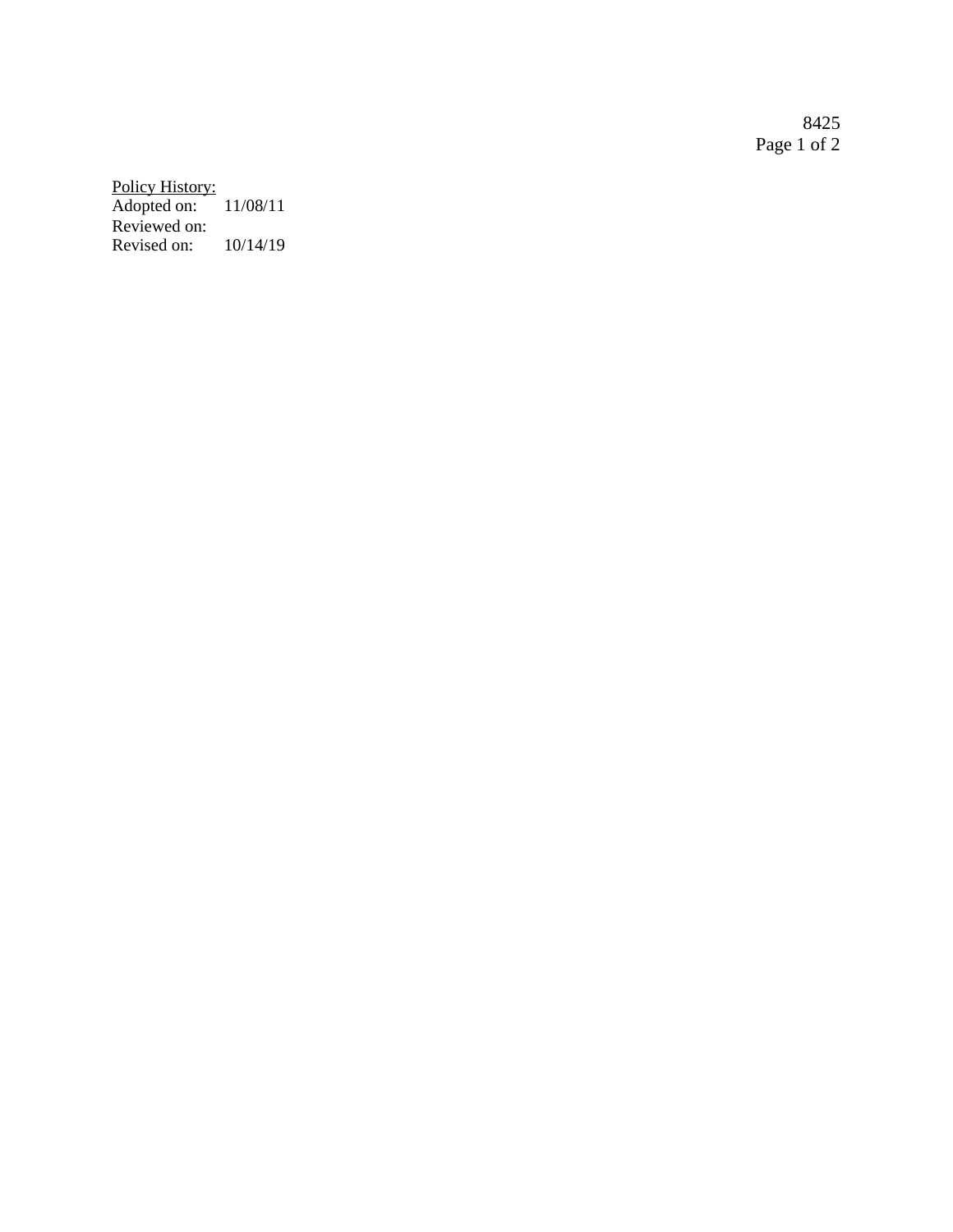# **NONINSTRUCTIONAL OPERATIONS** 8425P

# Service Animal Allowance Procedure

The School District will honor requests for service animals by students or staff in accordance with the applicable Section 504 or Special Education policy adopted by the Board of Trustees. The following procedures have been developed which will help guide the administration when a request for the use of a service animal has been presented by an individual with a disability.

*Inquiries:* The administration shall not ask about the nature or extent of a person's disability, but may make two inquiries to determine whether an animal qualifies as a service animal. The administration may ask if the animal is required because of a disability and what work or task the animal has been trained to perform. The administration shall not require documentation, such as proof that the animal has been certified, trained, or licensed as a service animal. Generally, the administration may not make these inquiries about a service animal when it is readily apparent that an animal is trained to do work or perform tasks for an individual with a disability ( *e.g.,* the dog is observed guiding an individual who is blind or has low vision, pulling a person's wheelchair, or providing assistance with stability or balance to an individual with an observable mobility disability).

*Exclusions:* The administration may ask the individual to remove the service animal from the premises if the animal is out of control and the handler does not take effective action to control it, or if the animal is not housebroken. If the administration properly excludes the service animal, it shall give the individual the opportunity to participate in the service, program, or activity without having the service animal on the premises.

*Surcharges:* The administration shall not ask or require the individual to pay a surcharge, even if people who are accompanied by pets are required to pay fees, or to comply with other requirements generally not applicable to people without pets. If the District normally charges individuals for the damage they cause, the individual may be charged for damage caused by his or her service animal.

*Miniature horses assessment factors:* In determining whether reasonable modifications can be made to allow a miniature horse into a specific facility, the District shall consider:

- The type, size, and weight of the miniature horse
- Whether the miniature horse is housebroken, and
- Whether the miniature horse's presence in a specific facility compromises legitimate safety requirements that are necessary for safe operation.

Policy History: Promulgated on: 10/14/19 Reviewed on: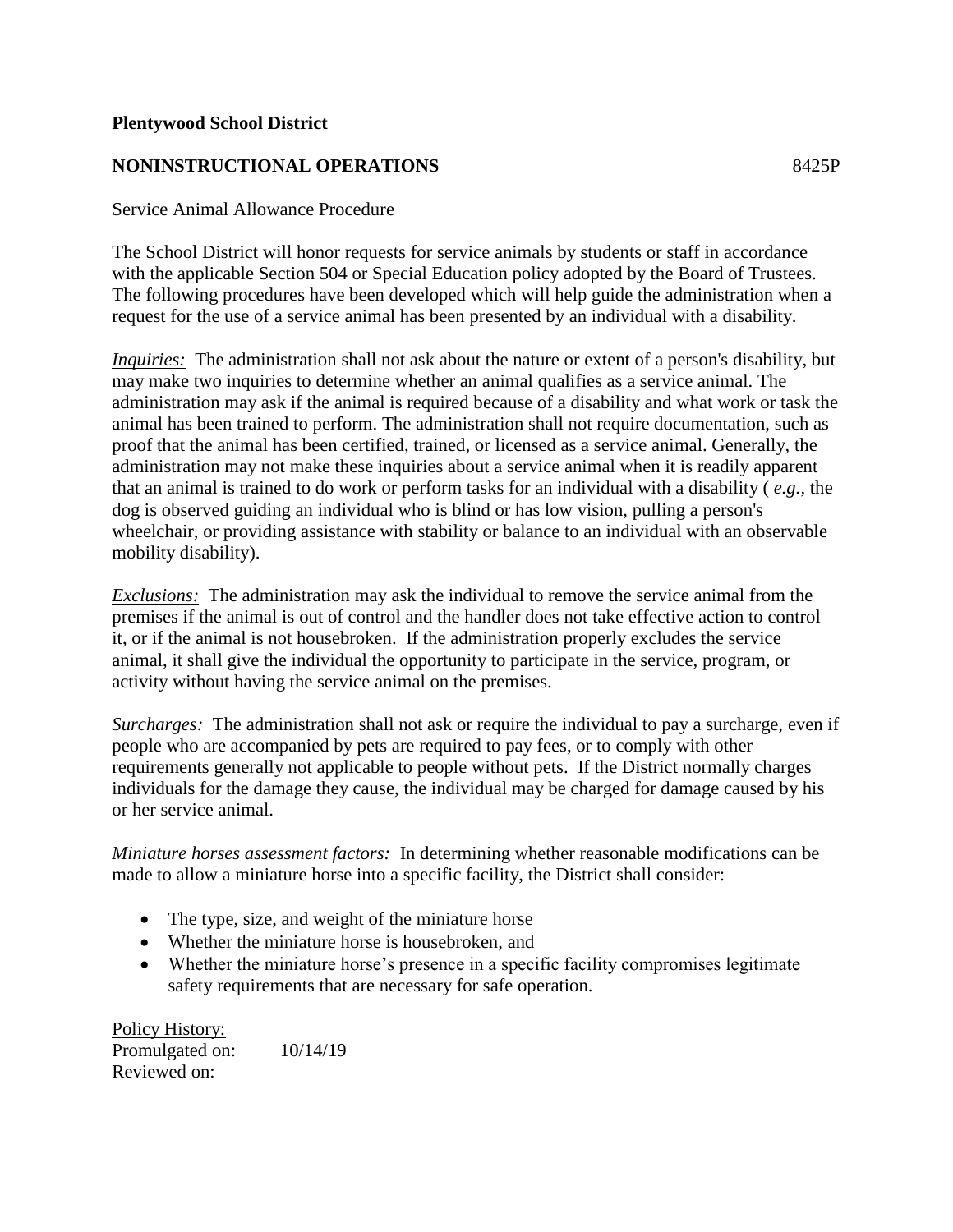# **NONINSTRUCTIONAL OPERATIONS**

8426 Page 1 of 2

#### Therapy Animals

The District supports the use of therapy dogs and other therapy animals by teachers or other qualified school personnel ("Owner") for the benefit of its students, subject to the conditions of this policy.

Therapy dogs and other therapy animals are family pets that are trained and registered or certified through therapy organizations. They are only half of the therapy team. The handler is the other half. Therapy teams enter the school by invitation or prior approval.

A therapy animal is not a service animal, and unlike a service animal, a therapy animal does not assist a person with a disability with activities of daily living, nor does it accompany a person with a disability at all times. Therapy animals do not have legal rights.

#### Requirements of Therapy Animals and User/Owners

Individuals with disabilities using therapy or companion animals are responsible for their animals at all times and must comply with the following requirements:

**Request:** An Owner must submit a written request to the Superintendent. The request must be renewed each school year or whenever a different therapy animal will be used.

**Registration, Training and Certification:** The Owner must register the therapy animal and provide documentation of the registration, certification, and training to the Superintendent. The registration and certification must remain current at all times.

**Health and Vaccination:** The therapy animal must be clean, well groomed, in good health, house broken, and immunized against diseases common to dogs. The Owner must submit proof of current licensure from the local licensing authority and proof of the therapy animal's current vaccinations and immunizations from a licensed veterinarian.

**Control:** A therapy animal must be under the control of the "Owner", at all times, through the use of a leash or other tether unless the use of a leash or other tether would interfere with the therapy animals' safe, effective performance of its work or tasks.

**Identification:** The therapy animals must wear appropriate visible identification that identifies in writing that the animal is a therapy animal.

**Behavior:** The Owner must take responsibility for the behavior of the animal in private and public places, and for due care and diligence in the use of the animal on school district property.

**Health and Safety:** The therapy animal must not pose a health and safety risk to any student, employee, or other person at the school.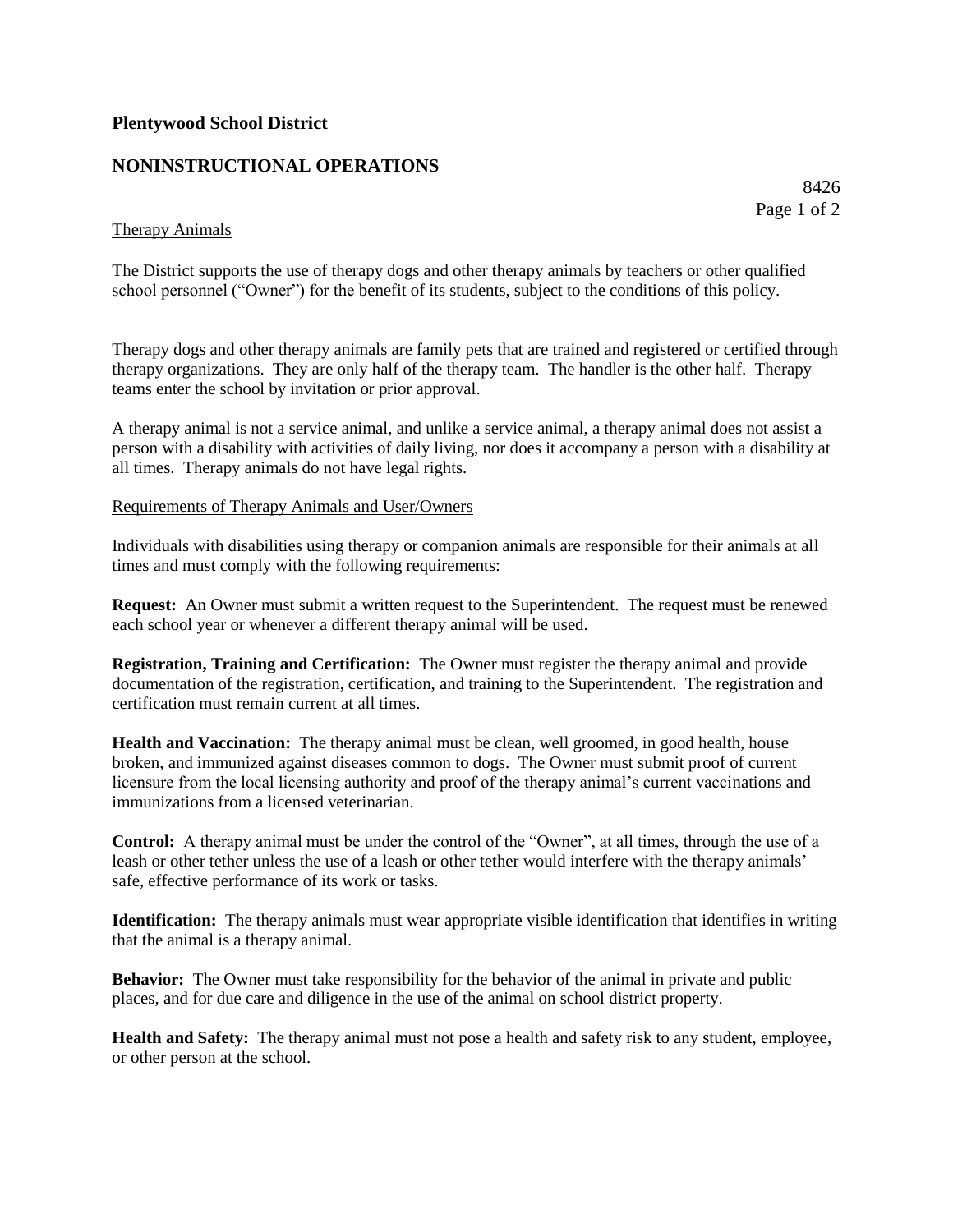**Supervision and Care of Therapy Animals:** The Owner is solely responsible for the supervision and care of the therapy dog, including any feeding, exercising, and clean-up while the animal is in the school building or on school property. The school district is not responsible for providing any care, supervision, or assistance for a therapy animal.

**Authorized Areas:** The Owner shall only allow the therapy animal to be in areas in school buildings or on school property that are authorized by the school administrators.

**Insurance:** The Owner must submit a copy of an insurance policy that provides liability coverage for the therapy animal while on school property.

**Exclusion or Removal from School.** A therapy animal may be excluded from school property and buildings if a school administrator determines that:

- (1) A handler does not have control of the therapy animal;
- (2) The therapy animal is not house broken;
- (3) The therapy animal presents a direct and immediate threat to others in the school; or
- (4) The animal's presence otherwise interferes with the educational process.

The Owner shall be required to remove the therapy animal from school premises immediately upon such a determination.

**Allergic Reactions.** If any student or school employee assigned to a classroom in which a therapy animal is permitted, and suffers an allergic reaction to the therapy animal, the Owner of the animal will be required to remove the animal to a different location designated by an administrator.

**Damages to School Property and Injuries:** The Owner of a therapy animal is solely responsible and liable for any damage to school property or injury to personnel, students, or others caused by the therapy animal.

**Therapy Animals in Training;** This policy shall also be applicable to therapy animals in training that are accompanied by a bona fide trainer.

Policy History: Adopted on: 07/08/19 Reviewed on: Revised on: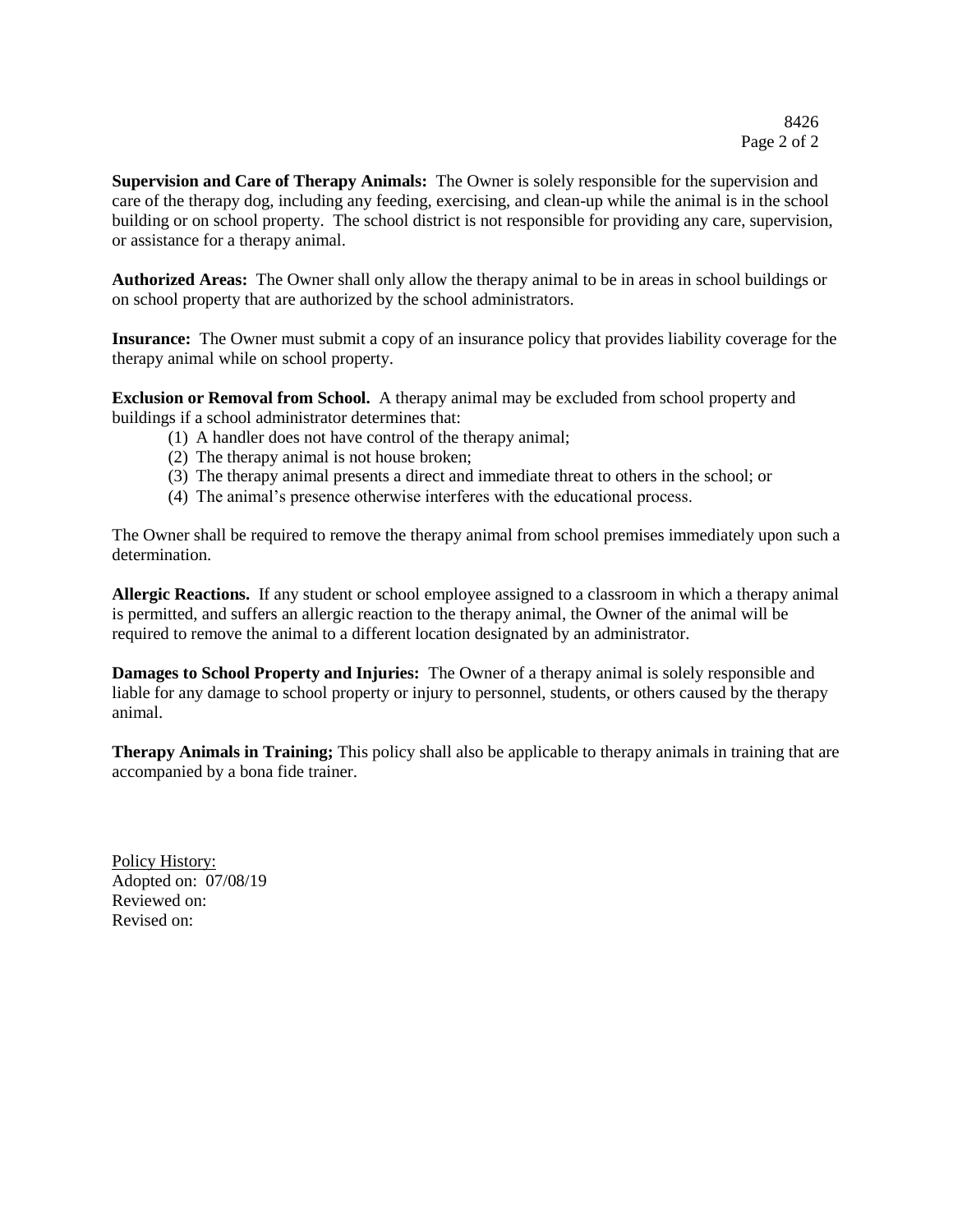**Request to use Therapy Animal in School 8426F**

Board Policy 8426 governs the use of therapy animals in school. The request shall be submitted to the Superintendent for approval each school year and/or whenever the Owner wishes to use a different therapy animal.

| Name of Owner:                                                                                                                                                                                                                                                                                                      |  |                                                          |  |
|---------------------------------------------------------------------------------------------------------------------------------------------------------------------------------------------------------------------------------------------------------------------------------------------------------------------|--|----------------------------------------------------------|--|
| Name of Handler (if different from Owner):                                                                                                                                                                                                                                                                          |  |                                                          |  |
|                                                                                                                                                                                                                                                                                                                     |  |                                                          |  |
|                                                                                                                                                                                                                                                                                                                     |  |                                                          |  |
|                                                                                                                                                                                                                                                                                                                     |  |                                                          |  |
|                                                                                                                                                                                                                                                                                                                     |  |                                                          |  |
|                                                                                                                                                                                                                                                                                                                     |  |                                                          |  |
|                                                                                                                                                                                                                                                                                                                     |  |                                                          |  |
| ,我们也不能在这里的时候,我们也不能在这里的时候,我们也不能会在这里的时候,我们也不能会在这里的时候,我们也不能会在这里的时候,我们也不能会在这里的时候,我们也不                                                                                                                                                                                                                                   |  |                                                          |  |
|                                                                                                                                                                                                                                                                                                                     |  | Handler Phone Number:                                    |  |
|                                                                                                                                                                                                                                                                                                                     |  |                                                          |  |
| Please attach the following to this form:<br>Proof of registration as a therapy animal handler with the individual animal to be used (Note:<br>Such registration shall be from an organization that requires an evaluation of the therapy animal<br>and handler prior to registration and at least every two years) |  |                                                          |  |
| Proof from a licensed veterinarian that the therapy animal is in good health and has been<br>immunized against diseases common to the particular animal. Such vaccinations shall be kept<br>current and up to date at all times.                                                                                    |  |                                                          |  |
| Proof of licensure from the local licensing authority.                                                                                                                                                                                                                                                              |  |                                                          |  |
| Copy of an insurance policy that provides liability coverage for the work of the handler and<br>therapy animal while the two are on school district property.                                                                                                                                                       |  |                                                          |  |
|                                                                                                                                                                                                                                                                                                                     |  | Date: $\frac{1}{\sqrt{1-\frac{1}{2}} \cdot \frac{1}{2}}$ |  |
| Owner's Signature:<br>Handler's Signature (if different from Owner):                                                                                                                                                                                                                                                |  | Date: $\qquad \qquad$                                    |  |
| Superintendent's Signature:<br>Date:                                                                                                                                                                                                                                                                                |  |                                                          |  |

# **Plentywood School District**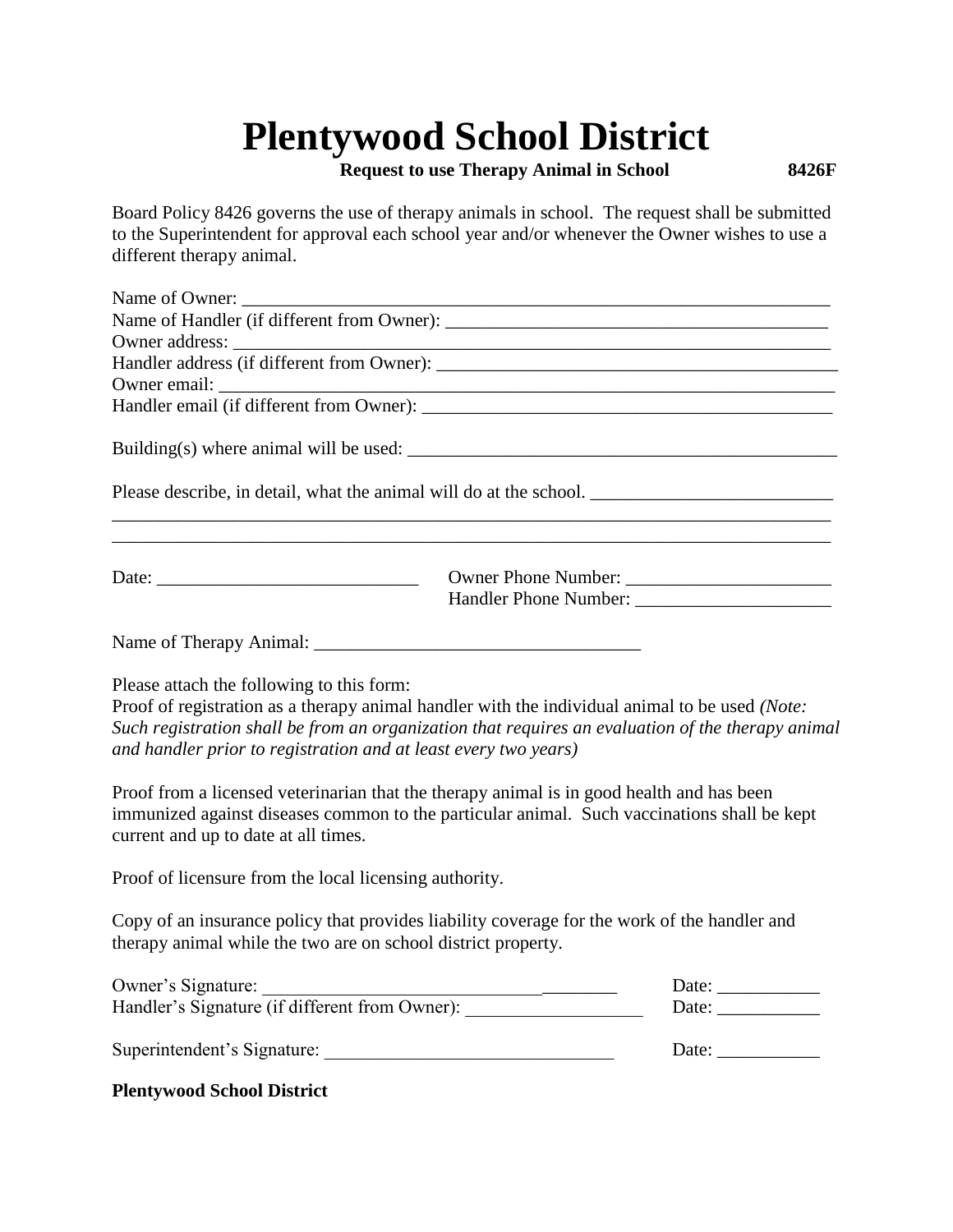# **NONINSTRUCTIONAL OPERATIONS** 8430

# Records Management

The District will retain, in a manner consistent with applicable law and the state's *Rules for Disposition of Local Government Records,* such records as are required by law or regulations to be created and/or maintained, and such other records as are related to students, school personnel, and the operations of the schools.

For the purpose of this policy, "records" are all documentary materials, regardless of media or characteristics, made or received and maintained by the school unit in transaction of its business. Records include email and other digital communications sent and received.

Records may be created, received, and stored in multiple formats, including but not limited to print, microfiche, audio and videotapes, and various digital forms (on hard drives, computer disks and CDs, servers, flash drives, etc.).

The Superintendent will be responsible for developing and implementing a records management program for the cataloging, maintenance, storage, retrieval, and disposition of school records. The Superintendent will also be responsible for developing guidelines to assist school employees in understanding the kinds of information that must be saved and those which can be disposed of or deleted. The Superintendent may delegate records-management responsibilities to other school personnel at his/her discretion to facilitate implementation of this policy.

Litigation Holds for Electronic Stored Information (ESI)

The school district will have an ESI Team. The ESI Team is a designated group of individuals who implement and monitor litigation holds, a directive not to destroy ESI that might be relevant to a pending or imminent legal proceeding. The ESI Team will include a designated school administrator, an attorney, and a member from the Technology Department. In the case of a litigation hold, the ESI Team shall direct employees and the Technology Department, as necessary, to suspend the normal retention procedure for all related records.

Inspections of ESI

Any requests for ESI records should be made in writing and will be reviewed by the Superintendent or designee, in consultation with an attorney if needed, and released in accordance with Montana public records law.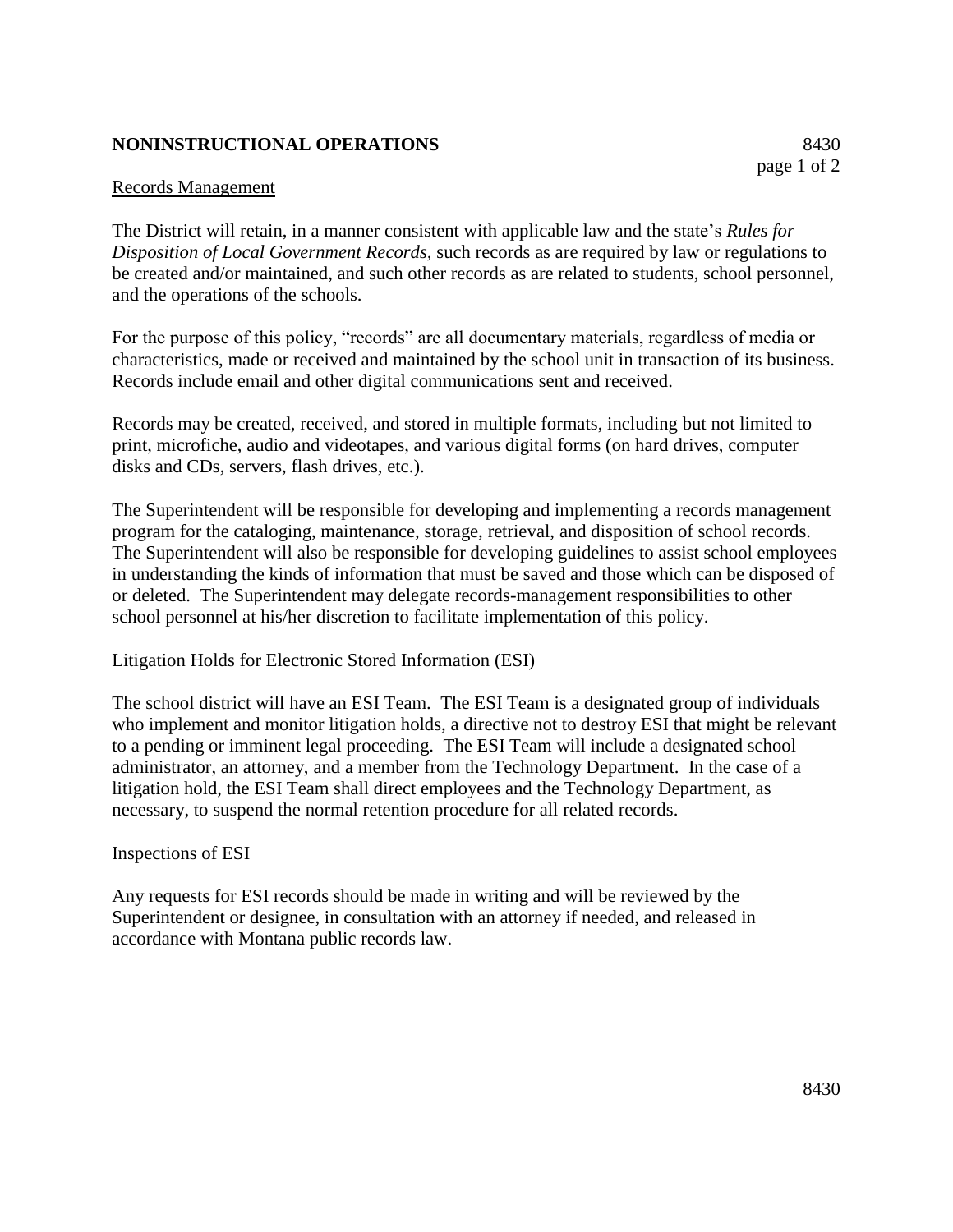# Delegated Authority

The Board delegates to the Superintendent or designees the right to implement and enforce additional procedures or directives relating to ESI retention consistent with this policy, as needed.

| <b>Cross Reference:</b> | 1402                          | School Board Use of Electronic Mail                        |
|-------------------------|-------------------------------|------------------------------------------------------------|
|                         | 3600, 3600P                   | <b>Student Records</b>                                     |
|                         | 5231, 5231P Personnel Records |                                                            |
|                         | 5450                          | Employee Electronic Mail                                   |
| Legal Reference:        |                               | Montana Secretary of State (Rules for Disposition of Local |
|                         | Government Records)           |                                                            |
|                         |                               | Federal Rules of Civil Procedure (FRCP)                    |
|                         | § 2-6-403, MCA                | Duties and responsibilities                                |
|                         | $$20-1-212$ , MCA             | Destruction of records by school officer                   |
|                         |                               | $\S$ 20-7-101(2), MCA Standards of accreditation           |
|                         | $$20-9-215$ , MCA             | Destruction of certain financial records                   |
|                         | 24.9.805 (4), ARM             | <b>Employment Records</b>                                  |

Policy History: Adopted on: 05/12/98 Reviewed on: Revised on: 08/22/08, 11/09/09

**Plentywood School District**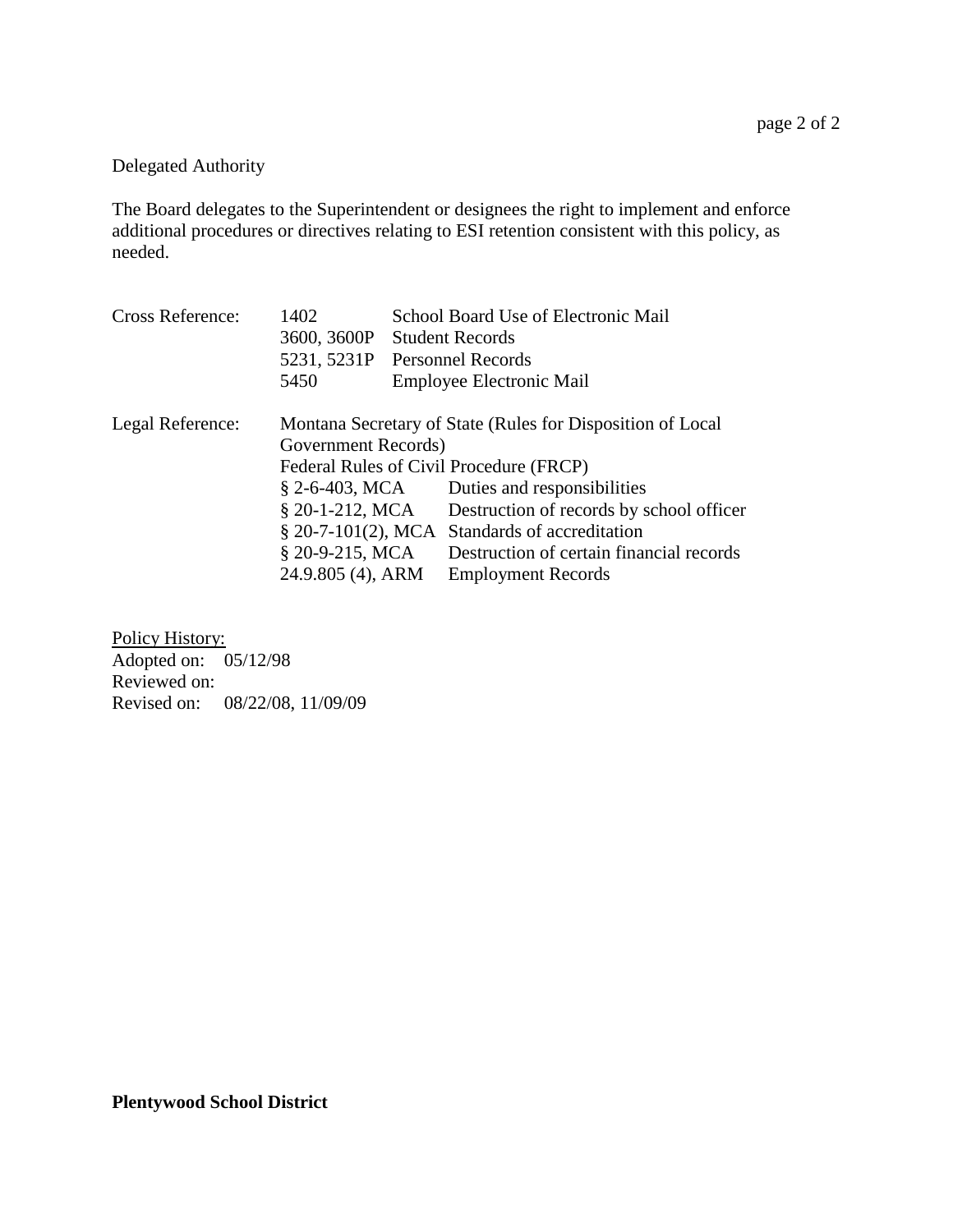# **NONINSTRUCTIONAL OPERATIONS** 8440

#### Computer Software

The unauthorized copying of any computer software which is licensed or protected by copyright is theft, and thus unethical.

Failure to observe software copyrights and/or license agreements may result in disciplinary action by the District and/or legal action by the copyright owner.

No District-owned computing resources should be used for unauthorized commercial purposes.

Respect for the intellectual work and property of others has traditionally been essential to the mission of education institutions. The District does not tolerate plagiarism, and does not condone the unauthorized copying of software, including programs, applications, databases and code.

Policy History: Adopted on: 05/12/98 Revised on: Reviewed on: 08/18/08

**Plentywood K-12 Schools**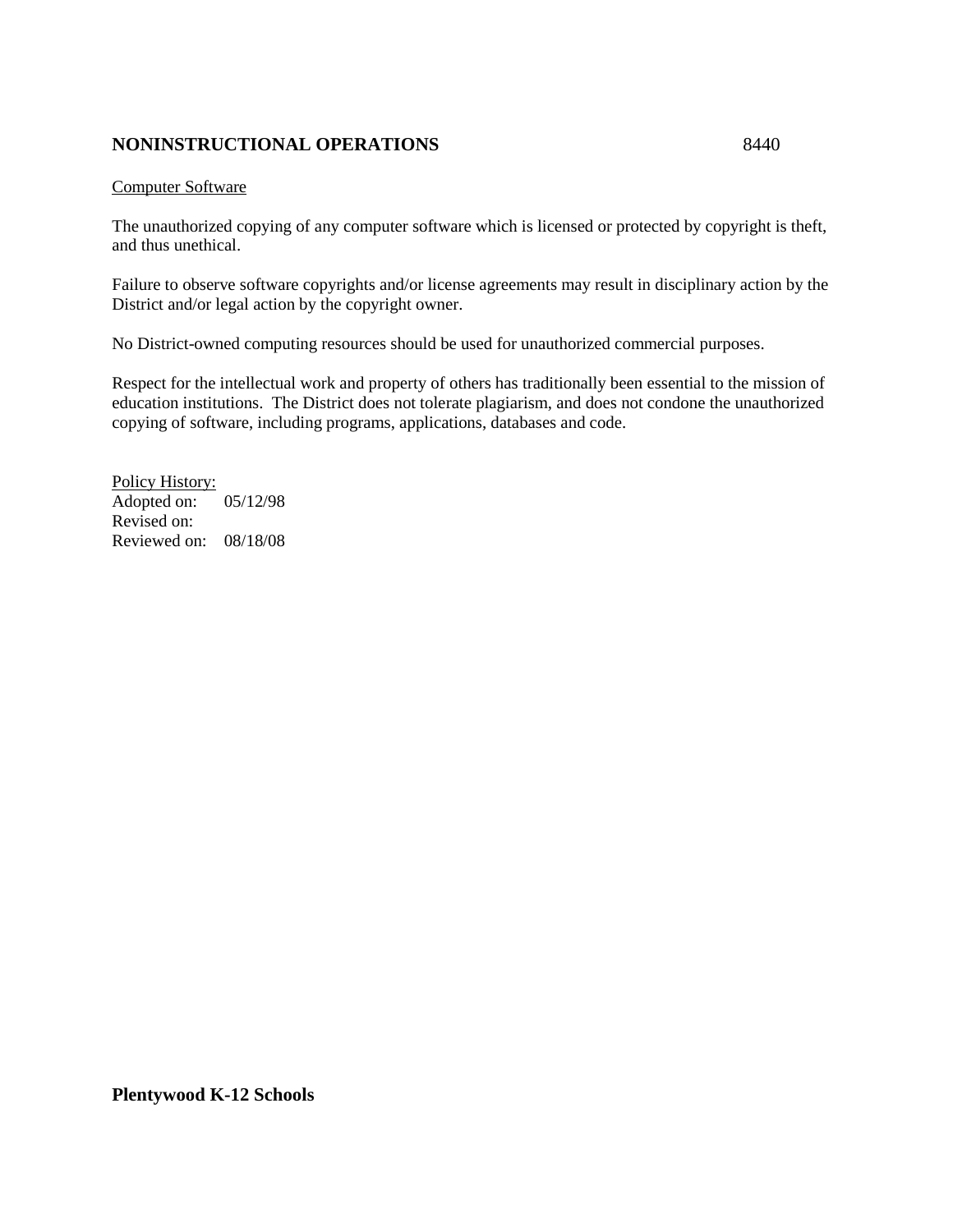# **NONINSTRUCTIONAL OPERATIONS** 8450

The Board of Trustees of Plentywood K-12 Schools recognizes that from time to time emergencies may arise that justify the use of an Automated External Defibrillator (AED). The Board has purchased one or more of these units for use by qualified personnel. The Board of Trustees approves the use of AED units, subject to the following conditions:

- 1. Establish a program for the use of an AED that includes a written plan that must specify:
	- Where the AED will be placed;
	- The individuals who are authorized to operate the AED;
	- How AED use will be coordinated with an emergency medical service providing services in the area where the AED is located;
	- The medical supervision that will be provided;
	- The maintenance that will be performed on the AED;
	- Records that will be kept by the program;
	- Reports that will be made of AED use;
	- The name, location, and telephone number of a physician, or other individual designated by the physician, designated to provide medical supervision of the AED program; and
	- Other matters as specified by the Department of Public Health and Human Services:
- 2. Adhere to the written plan required by subsection (1);
- 3. Ensure that before using the AED, an individual authorized to operate the AED receives appropriate training approved by the DPHHS in cardiopulmonary resuscitation and the proper use of an AED;
- 4. Maintain, test, and operate the AED according to the manufacturer's guidelines and maintain written records of all maintenance and testing performed on the AED;
- 5. Ensure that the physician or other individual designated by the physician to supervise the AED program supervises the AED program to ensure compliance with the written plan, this part, and rules adopted by the District and reviews each case in which the AED is used;
- 6. Each time an AED is used for an individual in cardiac arrest, require that an emergency medical service is summoned to provide assistance as soon as possible and that the AED use is reported to the supervising physician or the person designated by the physician and to the District as required by the written plan;
- 7. Before allowing any use of an AED, provide the following to all licensed emergency services and any public safety answering point or emergency dispatch center providing services to the area where the AED is located:
	- a. A copy of the plan prepared pursuant to this section; and
	- b. Written notice, in a format prescribed by the DPHHS rules, stating: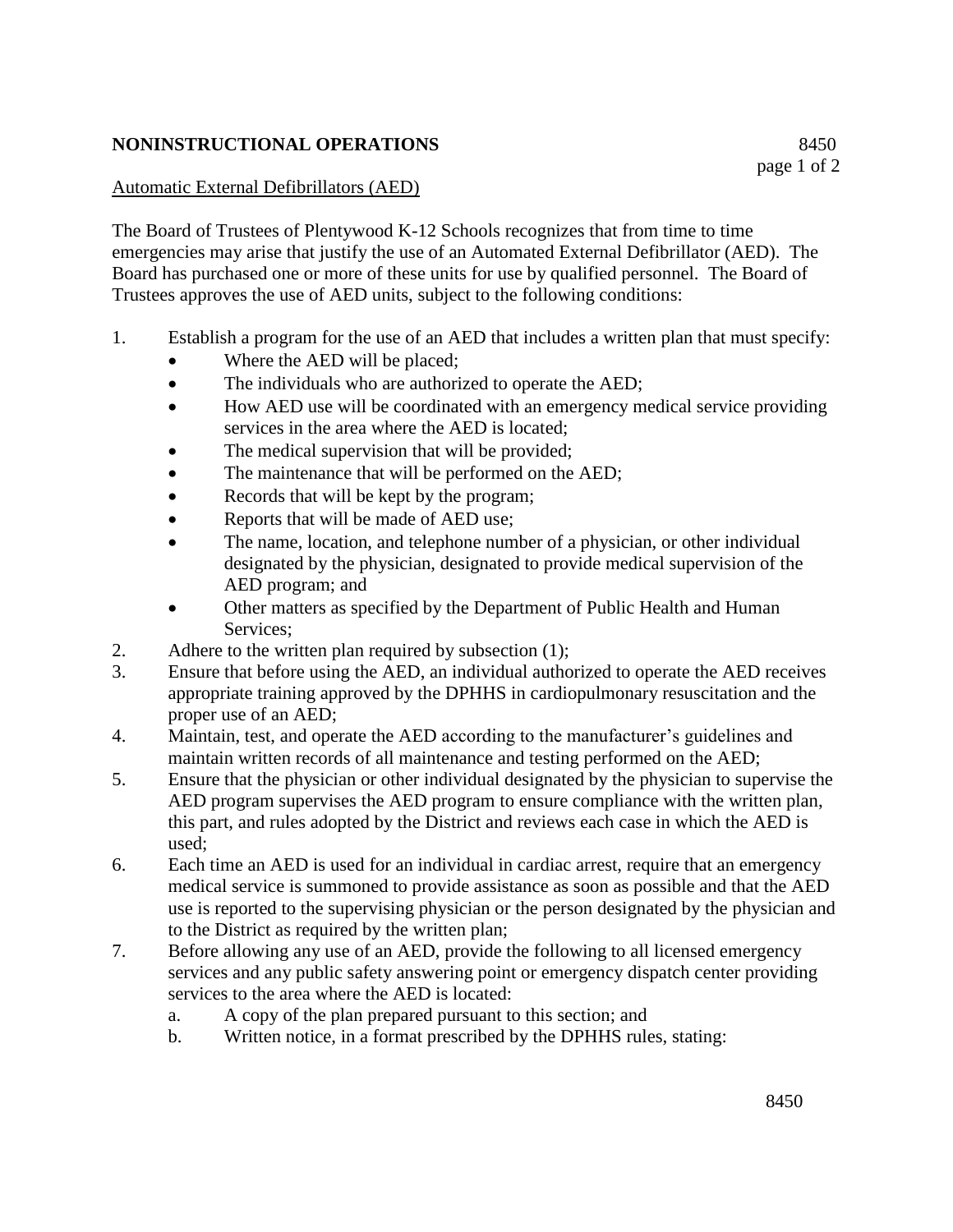- i. That an AED program has been established by the District;
- ii. Where the AED is located; and
- iii. How the use of the AED is to be coordinated with the local emergency medical service system.

# Liability Limitations

An individual who provides emergency care or treatment by using an AED in compliance with this policy and an individual providing cardiopulmonary resuscitation to an individual upon whom an AED is or may be used are immune from civil liability for a personal injury that result from that care or treatment.

An individual who provides emergency care or treatment by using an AED in compliance with this policy and an individual providing cardiopulmonary resuscitation to an individual upon whom an AED is or may be used are immune from civil liability as a result of any act or failure to act in providing or arranging further medical treatment for the individual upon whom the AED was used, unless the individual using the AED or the person providing CPR, as applicable, acts with gross negligence or with willful or wanton disregard for the care of the person upon whom the AED is or may be used.

The following individuals or entities are immune from civil liability for any personal injury that results from an act or omission that does not amount to willful or wanton misconduct or gross negligence, if applicable provisions of this part have been met by the individual or entity:

- a. A person providing medical oversight of the AED program, as designated in the plan;
- b. The entity responsible for the AED program, as designated in the plan;
- c. An individual providing training to others on the use of an AED.

| Legal Reference: | Title 37, Chapter 104, subchapter 6, ARM – Automated External |                                        |
|------------------|---------------------------------------------------------------|----------------------------------------|
|                  |                                                               | Defibrillators (AED)                   |
|                  | §50-6-501, MCA                                                | Definitions                            |
|                  | §50-6-502, MCA                                                | AED program – requirements for AED use |
|                  | §50-6-503, MCA                                                | Rulemaking                             |
|                  | §50-6-505, MCA                                                | <b>Liability limitations</b>           |

Policy History: Adopted on: 08/22/08 Reviewed on: Revised on: 10/12/2010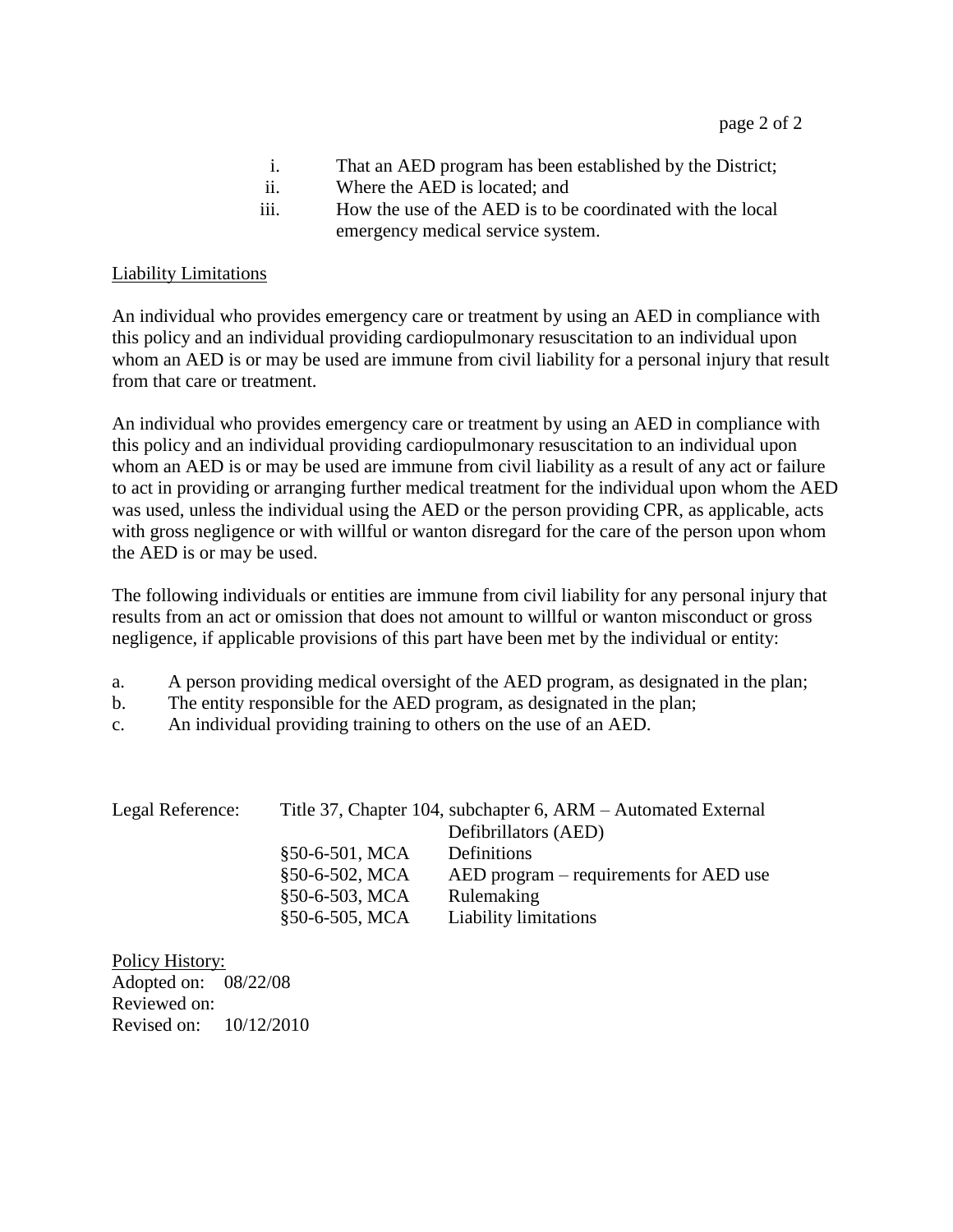# **NONINSTRUCTIONAL OPERATIONS** 8550

# Cyber Incident Response

A cyber incident is a violation or imminent threat of violation of computer security policies, acceptable use policies, or standard computer security practices. An incident response capability is necessary for rapidly detecting incidents, minimizing loss and destruction, mitigating the weaknesses that were exploited, and restoring computing services.

The School District is prepared to respond to cyber security incidents, to protect District systems and data, and prevent disruption of educational and related services by providing the required controls for incident handling, reporting, and monitoring, as well as incident response training, testing, and assistance.

# Responsibilities of Specific Staff Members

Individual Information Technology User:

All users of District computing resources shall honor District policy and be aware of what constitutes a cyber security incident and shall understand incident reporting procedures.

# District Information Technology Director

Provide incident response support resources that offer advice and assistance with handling and reporting of security incidents for users of School District information systems. Incident response support resources may include, but is not limited to: School District information technology staff, a response team outlined in this policy, and access to forensics services.

Establish a Cyber Security Incident Response Team (CSIRT) to ensure appropriate response to cyber security incidents. CSIRT responsibilities shall be defined in the School District position descriptions.

#### District Superintendent:

Develop organization and system-level cyber security incident response procedures to ensure management and key personnel are notified of cyber security incidents as required.

#### Procedures

Designated officials within the District shall review and approve incident response plans and procedures at least annually. The incident response plans and/or procedures shall:

- Provide the District with a roadmap for implementing its incident response capability
- Describe the structure and organization of the incident response capability